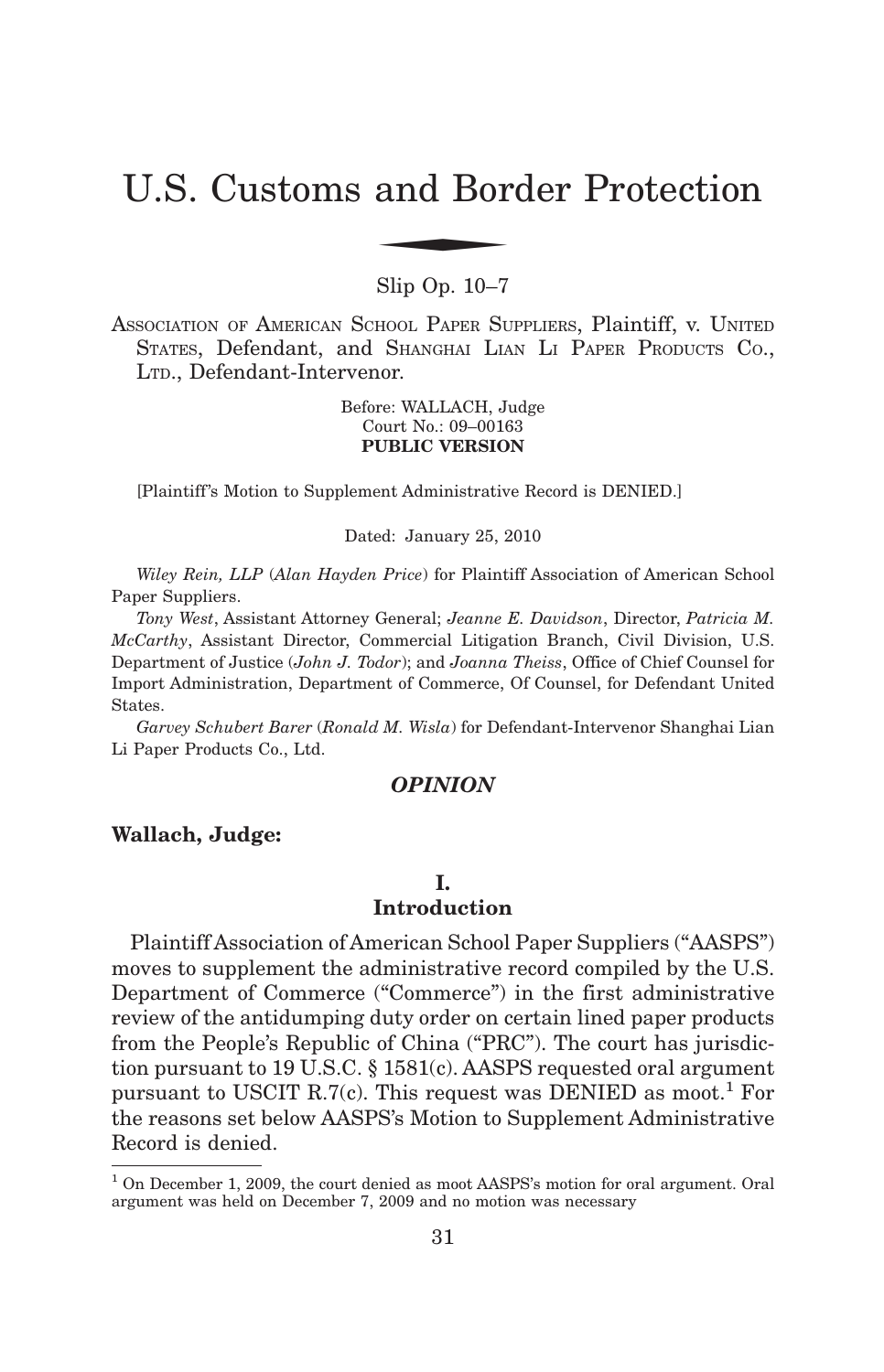# **II.**

# **Background**

Commerce entered an antidumping duty order on certain lined paper products from the People's Republic of China on September 28, 2006. *Notice of Amended Final Determination of Sales at Less Than Fair Value: Certain Lined Paper Products from the People's Republic of China; Notice of Antidumping Duty Orders: Certain Lined Paper Products from India, Indonesia and the People's Republic of China; and Notice of Countervailing Duty Orders: Certain Lined Paper Products from India and Indonesia*, 71 Fed. Reg. 56,949 (September 28, 2006) ("Antidumping Duty Order.") On September 28, 2007, Defendant-Intervenor Shanghai Lian Li Paper Products Co. Ltd. ("Lian Li") and several other parties requested that Commerce conduct from PRC. Memorandum from Marin Weaver, International Trade Compliance Analyst, China/NME Group, Office 8, to Wendy J. Frankel, Director, Office 8, AD/CVD Operations, *Re: Selection of Respondents for the Antidumping Review of Certain Lined Paper Products from the People's Republic of China*, (November 7, 2007) Confidential Record ("C.R.") 1, at 1. On October 1, 2007, AASPS also requested that Commerce conduct an administrative review related to the Antidumping Duty Order. Id. In response to these requests, Commerce initiated the first administrative review of the Antidumping Duty Order on certain lined paper products from PRC on October 31, 2007. *See Initiation of Antidumping and Countervailing Duty Administrative Reviews*, 72 Fed. Reg. 61,621 (October 31, 2007). The period of review for the first administrative review was April 17, 2006, through August 31, 2007. *Id*.

In response to Commerce's request for surrogate value information, Lian Li submitted the following information on April 1, 2008. *See* Letter from Garvey Schubert Barer to Hon. Carlos M. Gutierrez, Secretary of Commerce, U.S. Department of Commerce, *Re: Certain Lined Paper Products from China: Submission of Surrogate Value Information*, (April 1, 2008) P.R. 63

("Lian Li's April 1, 2008 Letter"). This submission included: Sundaram Multipap Ltd.'s ("Sundaram") 2006–2007 Chairman's Report; Sundaram's 2006–2007 Auditor's Report; Sundaram's Accounting Policy Statement; Notes to Accounts; Sundaram's first quarter results; and other Sundaram financial data (collectively the "Sundaram Financials"). *Id*., at 1, Attachment 4.

Commerce published the preliminary results of the first administrative review on October 7, 2008. *Certain Lined Paper Products from the People's Republic of China: Notice of Preliminary Results of the Antidumping Duty Admin Review*, 73 Fed. Reg. 58,540 (October 7,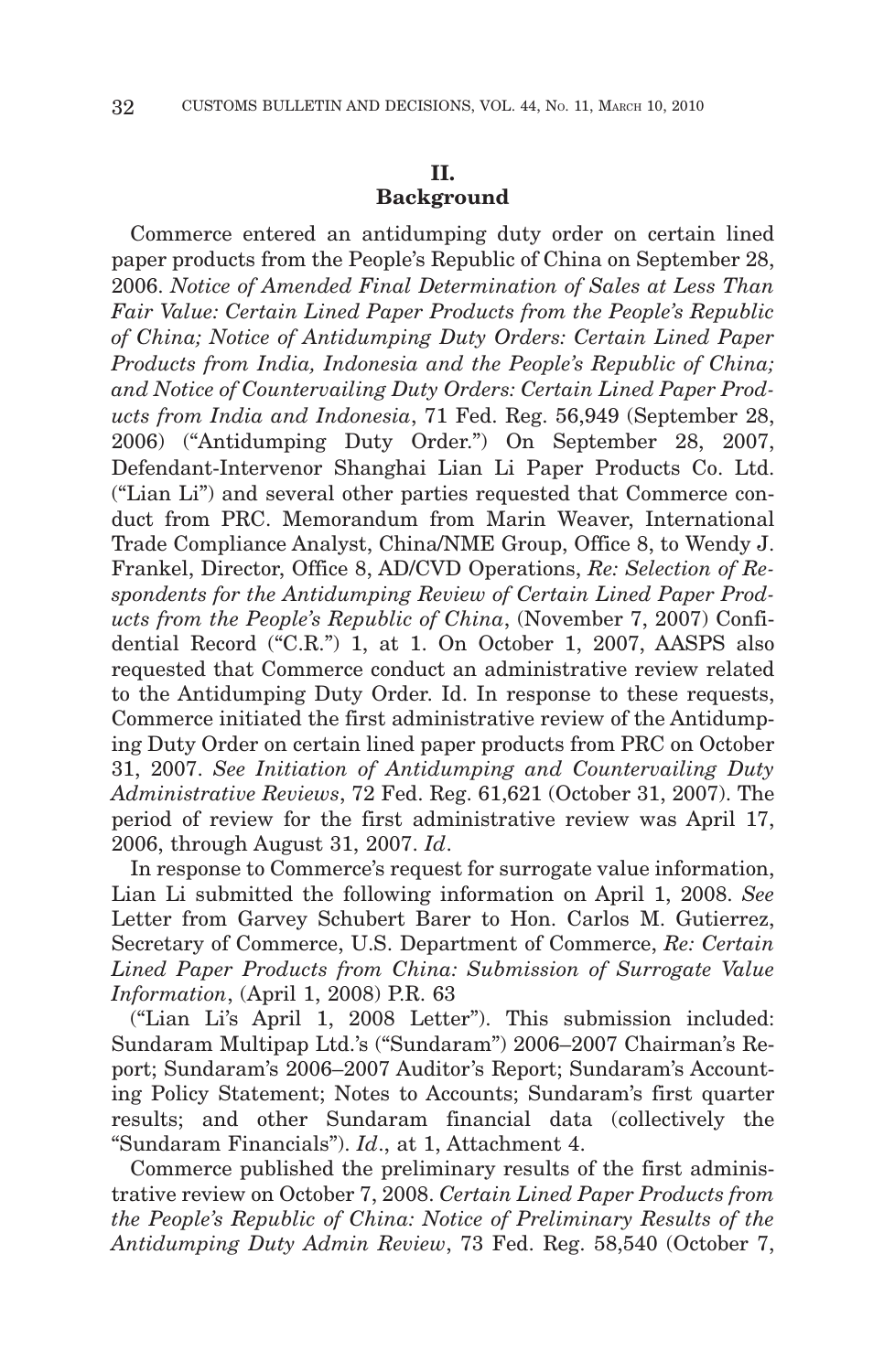2008) ("*Preliminary Results*"). After publishing the *Preliminary Results*, Commerce sent Lian Li two additional supplemental questionnaires to which Lian Li submitted responses on October 16 and November 25, 2008. *Certain Lined Paper Products from the People's Republic of China: Notice of Final Results of the Antidumping Duty Administrative Review*, 74 Fed. Reg. 17,160, 17,160 (April 14, 2009) ("*Final Results*"). From January 12 to January 16, 2009, Commerce conducted verification of Lian Li's sales information. *Id*.

On April 14, 2009 Commerce published the *Final Results*. *See Final Results*. On April 17, 2009, AASPS filed its Complaint challenging the Final Results. *See Complaint*. Following the filing of the Complaint, on July 21, 2009, AASPS filed a motion to supplement the administrative record to include a copy of Sundaram's 2006–2007 annual report. *See* Plaintiff 's Motion to Supplement Administrative Record ("AASPS's Motion").

# **III. Standard of Review**

Except in very limited circumstances, this court's review of Commerce's determination is limited to the record before it. *See* 19 U.S.C. § 1516a(b)(2)(A). This is because the administrative record contains all information which was presented to, or obtained by, Commerce during the course of the administrative review. *See e.g.*, *Camp v. Pitts*, 411 U.S. 138, 142, 93 S. Ct.1241, 36 L.Ed.2d 106 (1973); *Citizens to Preserve Overton Park, Inc. v. Volpe*, 401 U.S.420, 91 S.Ct. 814, 28 L.Ed.2d 136 (1971). If the administrative record is complete, the court's review of Commerce's determination is limited to "the record made before the agency which issued the decision." S. Rep. No. 96–249, 96th Cong., 1st Sess., at 248 (1979), *as reprinted in* 2 Legislative History of the Trade Agreements Act of 1979.

The purpose of limiting review to the record actually before the agency is to guard against courts using new evidence to "convert the . . . standard into effectively *de novo* review." *Murakami v. United States*, 46 Fed. Cl. 731,735 (2000), *aff'd*, 398 F.3d 1342 (Fed. Cir.  $2005$ ) (referring to "arbitrary and capricious" standard of review).<sup>2</sup> A

<sup>&</sup>lt;sup>2</sup> The standard applied by the court to review factual findings made by Commerce during the course of antidumping proceedings is whether those findings are supported by "substantial evidence." *See* 19 U.S.C. § 1516a(b)(1)(B)(i). Even though the arbitrary and capricious standard requires a different level of scrutiny than the substantial evidence standard, *see KYD Inc. v. United States*, 613 F. Supp. 2d 1371,1375 n. 4, 31 ITRD 1261, CIT (2009), the Federal Circuit's rationale in *Murakami* applies here as well. This is because the "substantial evidence" standard of review like the "arbitrary and capricious" standard, does not permit the court to conduct a *de novo* review; there is no absence of substantial evidence simply because the reviewing court would have reached a different conclusion based on the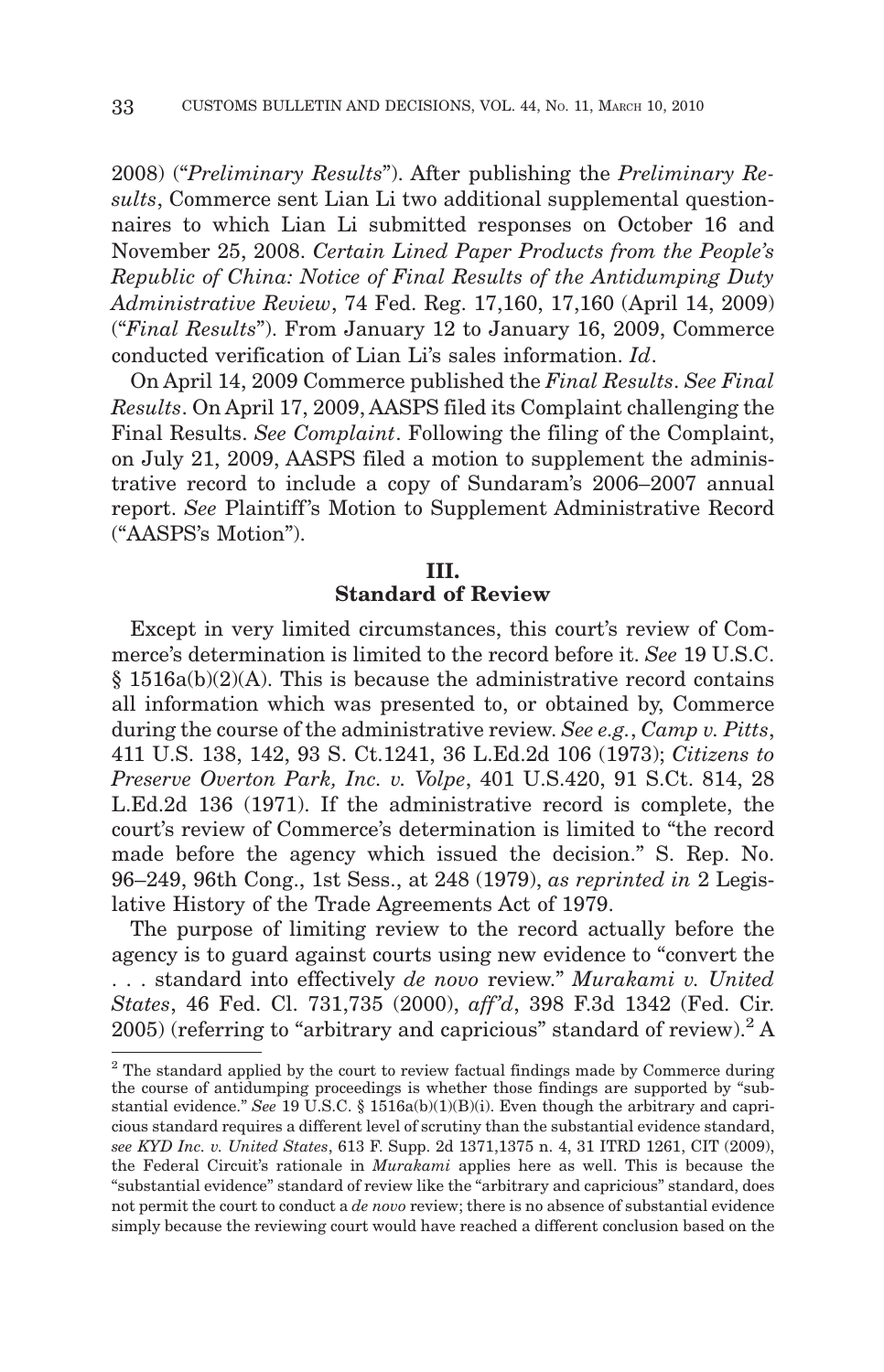court considering a request to supplement an administrative record should determine "whether supplementation of the record was necessary in order not 'to frustrate effective judicial review."' *Axiom Resource Mgmt. v. United States*, 564 F.3d 1374, 1381 (Fed. Cir. 2009) (quoting *Camp*, 411 U.S. at 142–3) (holding that court abused its discretion by allowing extra-record evidence without finding that lack of evidence would frustrate judicial review).

#### **IV.**

# **Discussion**

AASPS seeks to supplement the administrative record with a copy of Sundaram's 2006–2007 annual report. AASPS's Motion at 4. AASPS's Motion is denied because: (1) Sundaram's 2006–2007 annual report was not timely filed by AASPS during the administrative proceeding, *infra* Part IV. A; (2) Sundaram's 2006–2007 annual report was publicly available during the administrative proceeding, *infra* Part IV, B; and (3) AASPS has not demonstrated that the existing administrative record is so incomplete as to frustrate meaningful review by this court, *infra* Part IV. C.

#### **A**

# *AASPS Was Not Timely In Its Request To Supplement The Administrative Record*

AASPS did not submit in a timely fashion the Sundaram 2006–2007 annual report it now seeks to add to the administrative record. Commerce's regulations provide detailed deadlines for the submission of factual information during an antidumping proceeding. *See* 19 C.F.R. § 351.301(b)(2). Specifically, "[f]or the final results of an administrative review," "a submission of factual information is due no later than: . . . 140 days after the last day of the anniversary month." *Id*. Accordingly, because the anniversary month was September 2006,<sup>3</sup> the deadline for AASPS to submit the Sundaram 2006–2007 annual report to Commerce was February 17, 2008. AASPS did not comply with this deadline.

Lian Li submitted the Sundaram Financials to Commerce on April 1, 2008. Lian Li's April 1, 2008 Letter. While this date is past the February 17, 2008 deadline for information submissions mandated by

same record." *Cleo Inc. v. United States*, 501 F.3d 1291, 1296 (Fed. Cir. 2007) (citing *Universal Camera Corp v. NLRB*, 340 U.S. 474, 487–88, 71 S. Ct. 456, 95 L. Ed. 456 (1951)) (emphasis added).

<sup>&</sup>lt;sup>3</sup> For purposes of 19 C.F.R. § 351.302(b), the anniversary month is the calendar month in which the anniversary of the date of publication of an order or suspension of investigation occurs. On September 28, 2006, Commerce entered an antidumping duty order on certain lined paper products from the PRC. Antidumping Duty Order, 71 Fed. Reg. 56,949.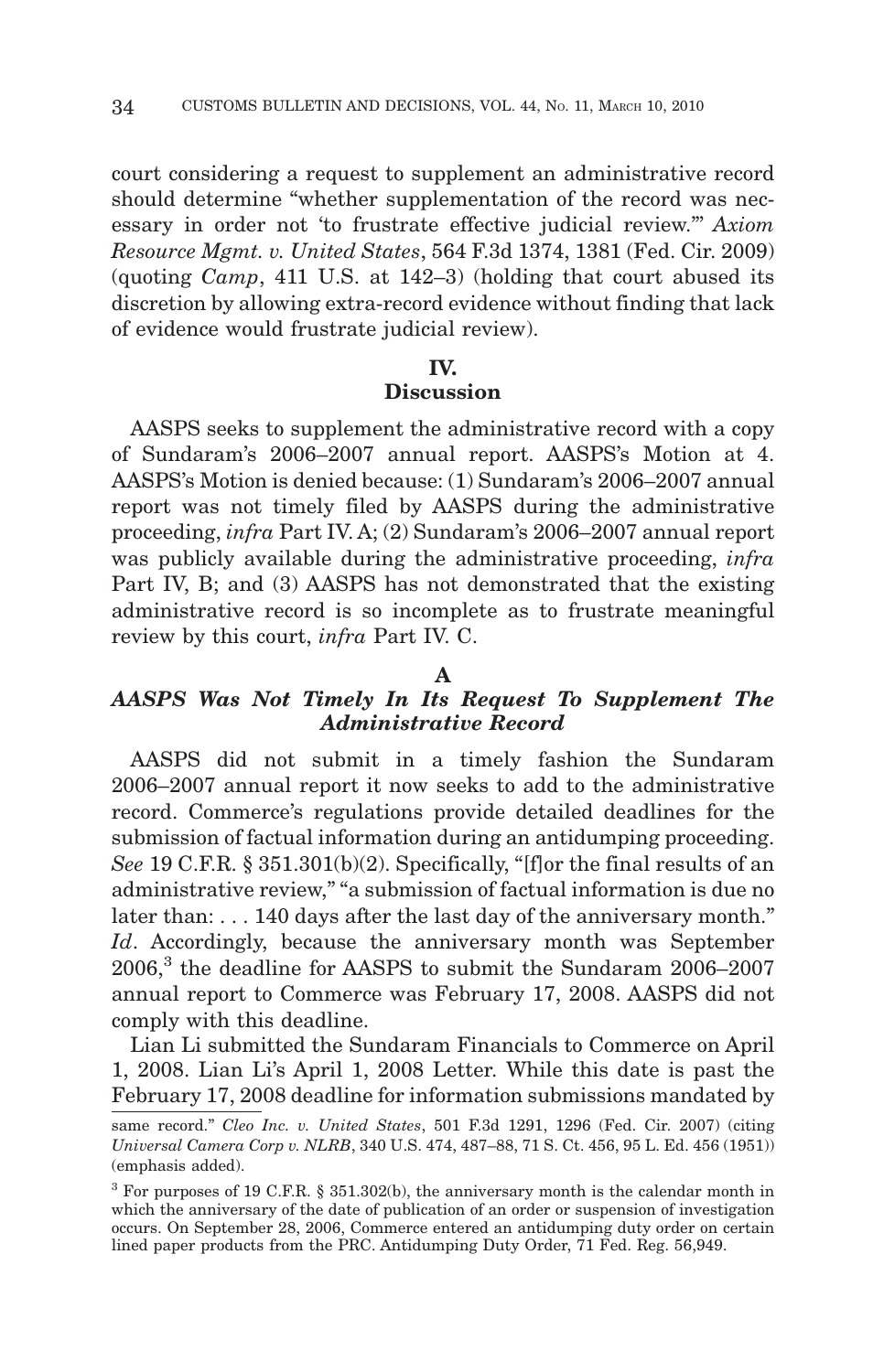19 C.F.R. § 351.301(b)(2), AASPS could have still submitted additional information to rebut the Sundaram Financials by asking Commerce for permission to submit information. *See* 19 C.F.R. § 351.301(c)(1). 19 C.F.R. § 351.301(c)(1) sets the time limits for certain submissions for rebuttal, clarification, or correction of factual information. Id. ("Any interested party may submit factual information to rebut, clarify, or correct factual information submitted by any other interested party at any time prior to the deadline provided . . . for submission of such factual information."). AASPS did not submit any factual information related to the 2006–2007 Sundaram annual report throughout the investigation.

While AASPS discussed the Sundaram Financials in its March 6, 2009 case brief, it neither sought to admit any information related to the 2006–2007 Sundaram annual report nor provided any factual evidence to rebut the Sundaram Financials. *See Association of American School Paper Suppliers, Certain Lined Paper Products from the People's Republic of China: Case Brief*, Inv. No. A–570–901 (March 6, 2009) C.R. 35, at 49–55. Indeed, AASPS admits that it did not make any attempt to obtain Sundaram's annual report during the administrative review, "because *it was not in its interest to do so*." Letter from Timothy Brightbill, Wiley Rein, to Hon. Evan J. Wallach, U.S. Court of International Trade, Re: Availability of 2006–2007 Annual Report of Sundaram Multi Pap Ltd (December 22, 2009) ("AASPS's December 22, 2009 Letter") at 1 (emphasis added). AASPS did not timely submit the 2006–2007 Sundaram annual report to Commerce and cannot supplement the administrative record with that information now that the submission period and general investigation are completed.

#### **B**

# *AASPS Has Not Demonstrated That Supplementation Of The Record Is Necessary Because The Information AASPS Seeks To Add To The Administrative Record Is Not New And Circumstances Have Not Changed Since The Administrative Review*

This court has in certain unique factual situations recognized various circumstances in which parties are allowed to supplement the administrative record certified by the agency.<sup>4</sup> A party may supple-

<sup>4</sup> Courts may also expand review beyond the record or permit discovery: when the party demonstrates that there is a strong basis to believe that materials considered by the agency decision makers are not in the record, *see e.g.*, *Ammex, Inc. v. United States*, 23 CIT 549, 556–57, 62 F. Supp. 2d 1148 (1999); *Sachs Auto. Prods. Co. v. States*, 17 CIT 290, 293 (1993); *Saha Thai Steel Pipe Co., Ltd. v. United States*, 11 CIT 257, 260–61, 661 F. Supp. 1198 (1987); to obtain background information necessary for the court to make an informed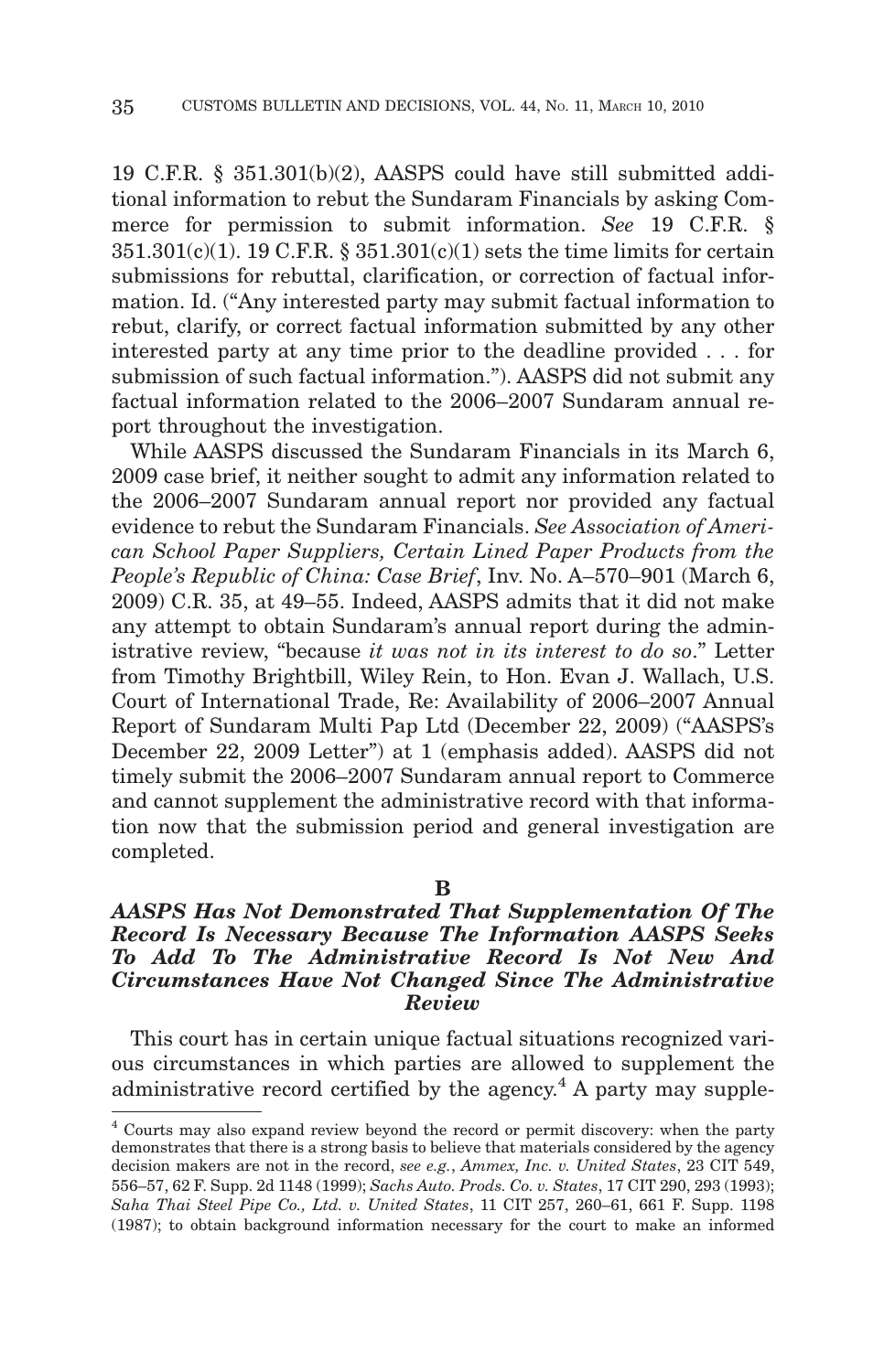ment the administrative record in the following circumstances: when at the time that supplementation of the record is sought, there is new, changed, or extraordinary information available that was not available during the investigation, *see Beker Indus. Corp. v. United States*, 7 CIT 313, 318 (1984); and when the party makes a strong showing of bad faith or improper behavior by agency decision makers. *See F.l: De Cecco di Filippo Fara San Marino S.p.A. v. United States*, 21 CIT 1124, 1126, 980 F. Supp. 485 (1997).

AASPS argues that supplementation of the administrative record is warranted on the basis of changed or new information.<sup>5</sup> AASPS's Motion at 4. Specifically, AASPS argues that Sundaram's 2006–2007 annual report should be admitted to the administrative record as new information for the purpose of showing that material information was misrepresented to the agency and that the final determination was improperly based on information that it was not what it was claimed to be. *Id*. However, AASPS concedes that this information was publicly available online during the entire investigation period. *See Id*. at 3.<sup>6</sup> AASPS admits that "[t]he file for Sundaram's 2006–2007 annual report was first created on September 29, 2007." *See* AASPS's December 22, 2009 Letter at 1, Ex. 1. AASPS further states that it "believes that the [Sundaram 2006–2007 annual] report was publicly available from September 29, 2007 onwards." Id. at 2. Accordingly, because the information AASPS seeks to admit is not new, supplementation on this basis is not appropriate.

This court has repeatedly held that judicial review must be based solely upon the administrative record made during the particular review proceeding which resulted in the determination subject to

decision *Animal Defense Council v. Hodel*, 840 F.2d 1432, 1436 (9th Cir. 1988); and to explain the existing record and judge the adequacy of the procedures and facts considered, *Former Employees of Pittsburgh Logistics Sys., Inc. v. United States Sec'y of Labor*, 27 CIT 339, 343 (2003). Those alleging government bad faith must rebut the presumption "that public officials act in good faith when discharging their duties" through clear and convincing evidence. *SKF USA Inc. v. United States*, 29 CIT 969, 971, 391 F. Supp. 2d 1327(2005).

<sup>5</sup> AASPS alleges that Lian Li has committed fraud, *see* AASPS's Motion at 1, but does not specifically allege that Commerce itself perpetuated any fraud or misrepresentation during the course of the investigation. *See Id*. Courts have held that it is fraud or bad faith dealing *on the part of the agency itself* that would call for the court to supplement the agency record. *Ammex Inc. v. United States*, 27 CIT 1811, 1813 (2003) (When bad faith on the part of government officials is not alleged by petitioner, this court will not supplement the administrative record on that ground).

<sup>6</sup> The information that AASPS claims is new consists of publicly available information relating to Sundaram obtained from the websites *www.moneycontrol.com* and *www.indiainfonline.com* by financial consultants hired by Lian Li for the purposes of obtaining surrogate value information in the underlying administrative proceeding. Defendant Intervenor's Response to Plaintiff's Motion to Supplement Administrative Record at 2.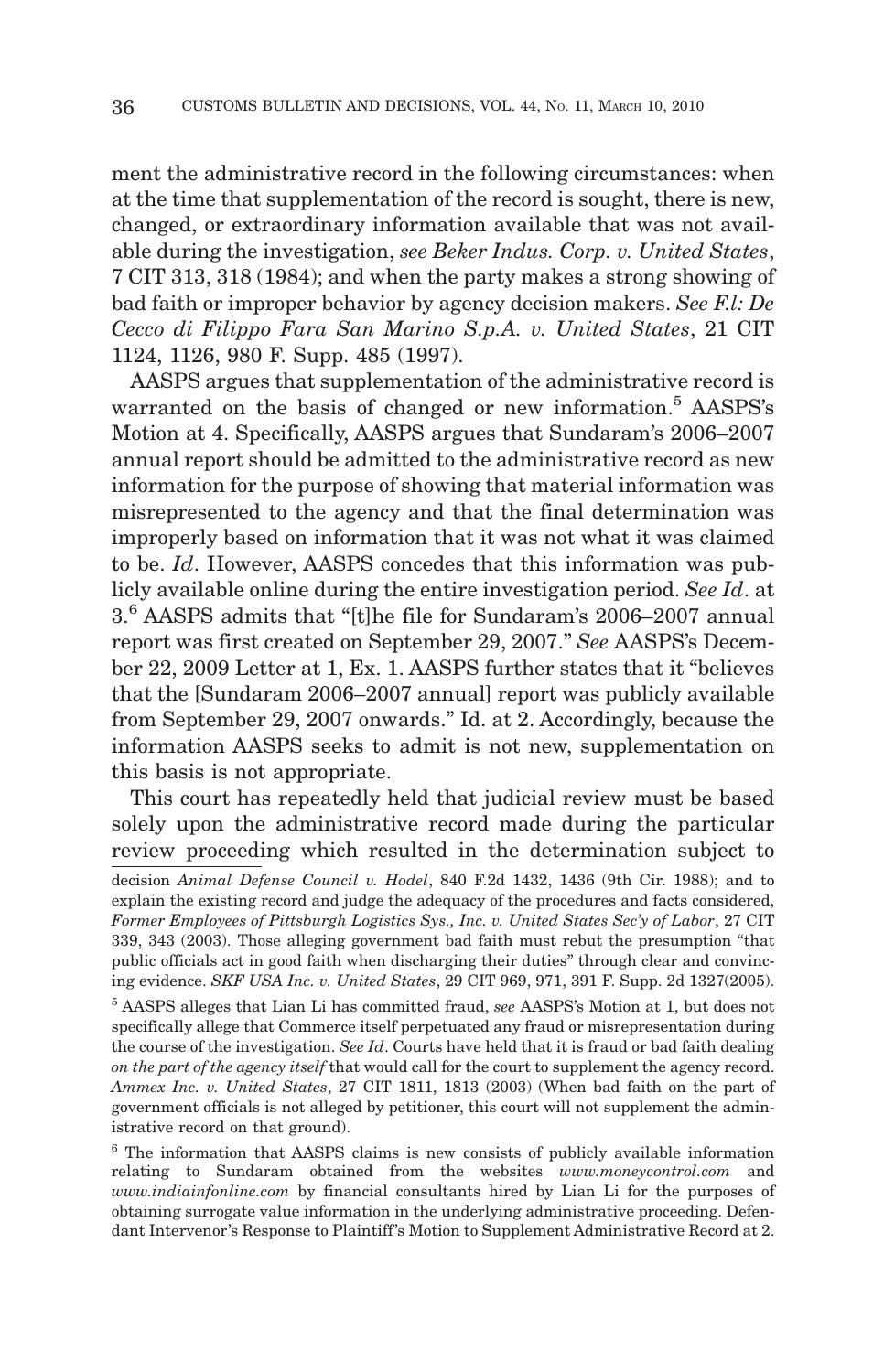judicial review. *See e.g. Beker*, 7 CIT at 313–18 (Plaintiff sought to add information and documents from proceedings before or during the review in question; this court denied the request because Plaintiff could have sought access to most, if not all, of this information and attempted to introduce it into the record at the agency level.); *Nakajima All Co., Ltd. v. United States*, 2 CIT 25 (1981).7 The scope of the record for purposes of judicial review must be based upon information which was "before the relevant decision-maker" and was presented and considered "at the time the decision was rendered." *Beker*, 7 CIT at 315 (quotation omitted.) "This information, which constitutes the formal record is the only information upon which the factual findings and legal conclusions underlying the challenged determination could have been based." *Id*. at 316. "An attempt to supplement the record now in the fashion attempted by plaintiff is tantamount to seeking *de novo* review through the back door." *Id*. at 317.

In this case, AASPS has offered no evidence that the Sundaram 2006–2007 annual report qualifies as "new . . . information." *See* AASPS's Motion at 4. Because AASPS has made no showing that it could not have taken steps to place the Sundaram 2006–2007 annual report before the administrative decision-maker, "the court should not allow it belatedly to expand the record with this information." *Beker*, at 318. Accordingly, as in *Becker*, supplementation of the existing administrative record is not appropriate.

#### **C**

## *AASPS Has Not Made A Sufficient Showing That The Existing Administrative Record Is Incomplete So As To Frustrate Meaningful Judicial Review*

AASPS claims that Commerce "has relied on data that was materially misrepresented and/or potentially or actually submitted under false pretenses." AASPS's Motion at 4. According to AASPS, throughout the course of the administrative review, AASPS "clearly and plainly alleged on numerous occasions that the document was not what Lian Li said it was." *Id*. at 2. AASPS asks the court to admit the Sundaram 2006–2007 annual report because it alleges: (1) Commerce misrelied on the information submitted by Lian Li *id*. at 1; (2) this

<sup>7</sup> In *Nakajima*, 2 CIT 25, at 25 Plaintiff moved to amend and supplement the administrative record in an action under 19 U.S.C. § 1516a by adding two documents claimed to have come to the attention of counsel after the action had been commenced. This court agreed with Defendant and Defendant-Intervenor that the granting of such a motion would be contrary to 19 U.S.C. § 1516a which provides that determinations in antidumping proceedings are reviewed upon the administrative record. *Id*. at 25–26. This court also noted that this scope of review, predicated solely upon the basis of the administrative record, is in accord with general principles of judicial review of administrative action. *Id*. at 26.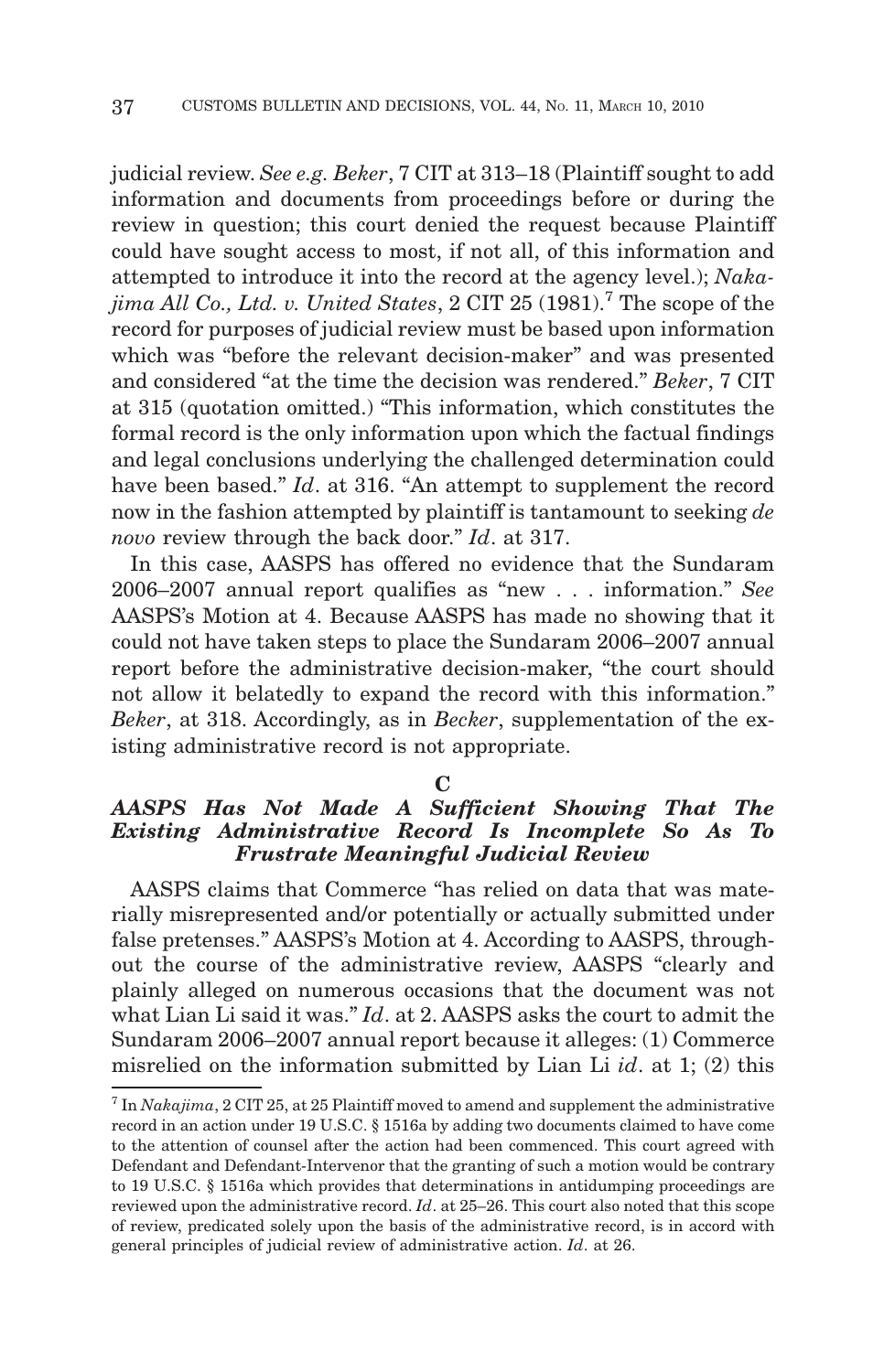information "compromised the accuracy of the proceedings," *id*. at 5 (quotation omitted); and (3) that inclusion (of the report) is necessary because it "may influence the court's own determinations." *Id*. at 5. AASPS provides no record support for these particular arguments. *See* AASPS's Motion 2–5. This court has held that when a party does not demonstrate that an administrative record was so incomplete as to "frustrate meaningful review" supplementation of the administrative record is not warranted. *Ammex Inc. v. United States*, 27 CIT 1811, 1812 (2003).

The existing administrative record before this court is clearly not so incomplete as to "frustrate meaningful review." *Id*. During the administrative review proceedings, Commerce conducted on-site verifications of Lian Li's submitted financial information from January 12 to January 16, 2009. *See* Memorandum from Cindy Robinson and Victoria Cho, Case Analysts, Office 3, U.S. Department of Commerce, to the File, Re: the First Administrative Review of Certain Lined Paper Products from the People's Republic of China: Verification of the Sales and Factors of Production Responses of Shanghai Lian Li Paper Products Co., Ltd. (February 26, 2009), CR 33, ("Commerce's Verification Report on Lian Li') at 1. On February 26, 2009, after conducting the on-site verification of Lian Li, Commerce issued three separate reports regarding verification of factors of production for Shanghai MiaoPanFang Paper Products Co., Ltd. ("MPF"), Shanghai Sentian Paper Products Co. Ltd. ("Sentian")<sup>8</sup>, and Lian Li respectively. *See* Memorandum from Cindy Robinson and Victoria Cho, Case Analysts, Office 3, U.S. Department of Commerce, to the File, Re: the First Administrative Review of Certain Lined Paper Products from the People's Republic of China: Verification of the Factors of Production Responses of Shanghai MiaoPanFang Paper Products Co., Ltd. ("MPF") (February 26, 2009), CR 32; Memorandum from Cindy Robinson and Victoria Cho, Case Analysts, Office 3, U.S. Department of Commerce, to the File, Re: the First Administrative Review of Certain Lined Paper Products from the People's Republic of China: Verification of the Factors of Production Responses of Sentian Paper Products Co. Ltd. ("Sentian") (February 26, 2009), CR 34; Commerce's Verification Report on Lian Li at 2 ("No particular issues or factual observations arose . . . which may require further consideration by [Commerce].")

Commerce's verification reports did not state that Lian Li's submissions were so incomplete and inaccurate as to not comply with Com-

<sup>8</sup> MPF and Sentian are two producers of merchandise that Lian Li purchases. *See Section A: Response of Shanghai Lian Li Paper Product Co., Ltd*. ITA Case No. A570–901, (December 6, 2007) CR at 3.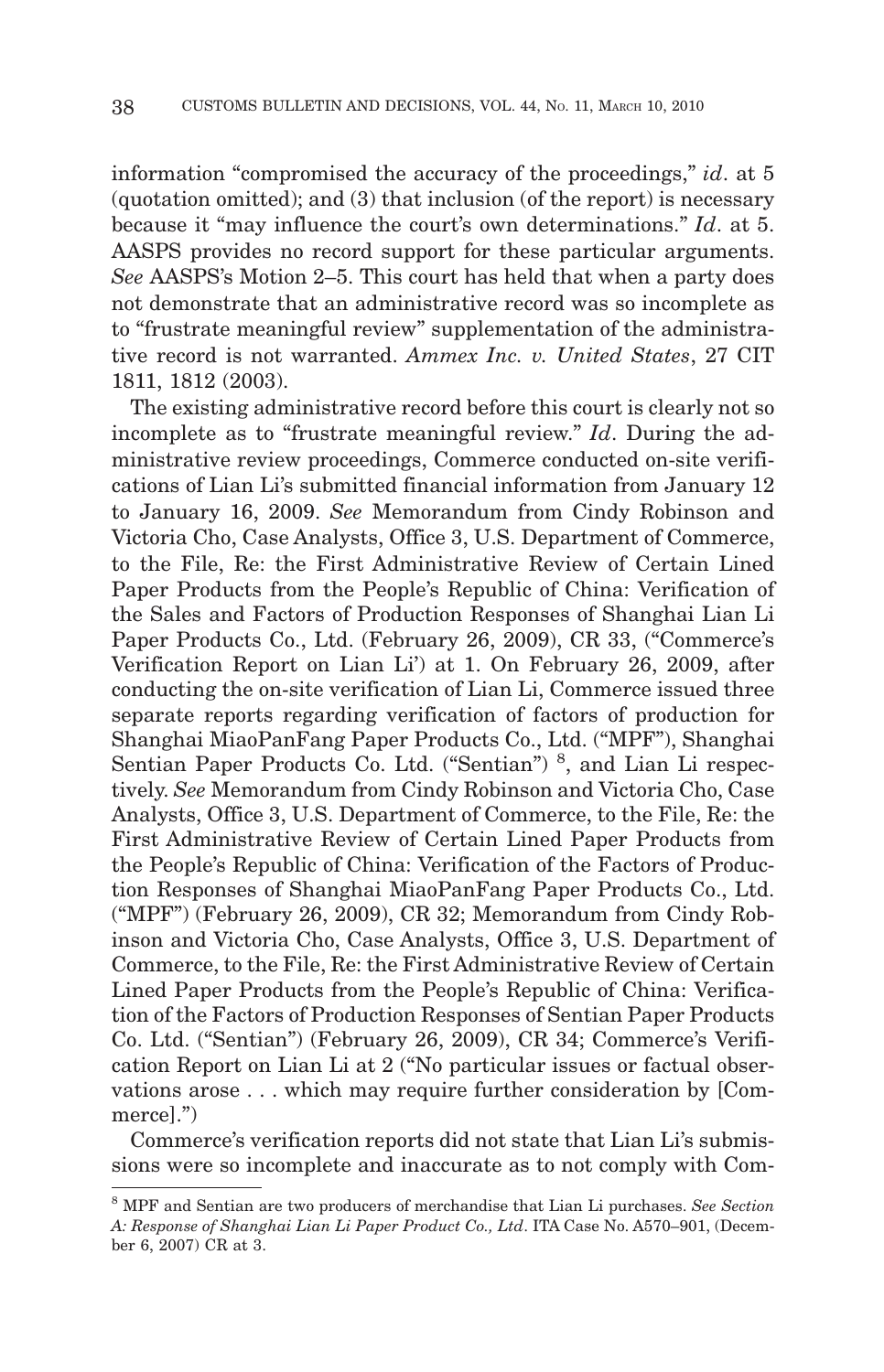merce's standards. *See id*. Commerce conducts verifications in order to test the information provided by a party for completeness and accuracy. *Micron Tech., Inc. v. United States*, 19 CIT 829, 849, 893 F. Supp. 21 (1995) (citation omitted). As long as "Commerce applies a reasonable standard to verify materials submitted, and the verification is supported by such relevant evidence as a reasonable mind might accept, the Court will not impose its own standard to superceding that of Commerce." (citation omitted) *Hercules, Inc. v. United States*, 11 CIT 710, 726, 673 F. Supp. 454 (1987).

Throughout the administrative proceeding, Commerce requested additional data from Lian Li and Lian Li timely provided information to Commerce: supplying six additional supplemental questionnaires upon request.9 During this time, AASPS submitted to Commerce nine separate comments regarding the perceived inadequacy of Lian Li's submitted section reports and supplemental questionnaires (collectively, "AASPS's Deficiency/Rebuttal Comments").<sup>10</sup> In these nine documents AASPS has clearly documented its objections to Lian Li's data submissions and the quality of the data submitted. AASPS's Deficiency/Rebuttal Comments, which are part of the existing administrative record, clearly state AASPS's allegations against Lian Li.<sup>11</sup> Accordingly, the existing record is not so incomplete as to required supplementation.

#### **V.**

# **Conclusion**

For the foregoing reasons, it is hereby ORDERED that Plaintiff's Motion to Supplement Administrative Record is DENIED.<br>
Dated: January 25, 2010<br>
New York, NY<br>  $\begin{array}{r} \begin{array}{r} \n/s / \operatorname{Evan} J. \operatorname{Wallach\_} \\ \n\hline \end{array} \\ \n\hline \end{array}$ Dated: January 25, 2010

New York, NY

*\_/s/ Evan J. Wallach\_\_* EVAN J. WALLACH, JUDGE

<sup>9</sup> From December 6, 2007, to January 9, 2009 (the first day of Commerce's on-site verification), Commerce and Lian Li corresponded sixteen times regarding submission of Lian Li's data: (December 6, 2007 (CR 2); December 13, 2007 (CR 3); January 4, 2008 (CR 5); January 10, 2008 (CR 6); January 22, 2008 (CR 8); January 23, 2008 (CR 9); February 6, 2008 (CR 11); February 27, 2008 (CR 12); March 6, 2008 (CR 12); April 1, 2008 (CR 15); April 11, 2008(2) (CR 17, CR 18); April 23, 2008 (CR 20); October 2, 2008 (CR 25); October 16, 2008 (CR 26); and January 6, 2008) (CR 30).

<sup>&</sup>lt;sup>10</sup> From December 6, 2007, to January 9, 2009, AASPS wrote to Commerce nine separate times regarding the inadequacies of Lian Li's data submissions: (January 17, 2008 (CR 7); January 31, 2008 (CR 10); March 12, 2008 (CR 14); April 8, 2008 (CR 16); April 15, 2008 (CR 19); May 1, 2008 (CR 21); October 27, 2008 (CR 27); December 17, 2008 (CR 29); and January 9, 2009 (CR 31).

<sup>11</sup> *See id*.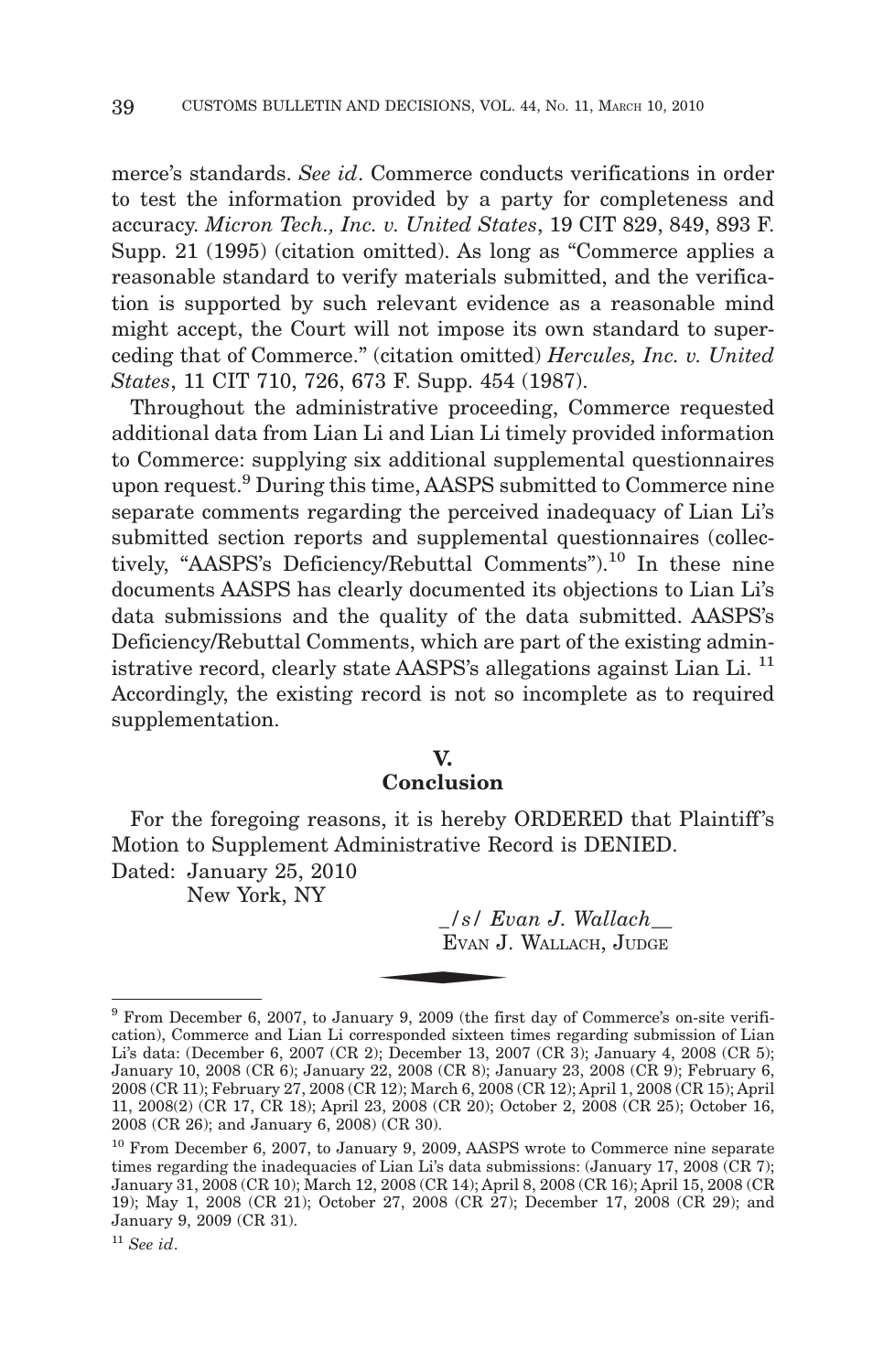Slip Op. 10–14

LEMANS CORPORATION, Plaintiff, v. UNITED STATES, Defendant.

Before: Judge Judith M. Barzilay Court No. 06–00038 **Public Version**

[Defendant's Motion for Summary Judgment is granted, and Plaintiff 's Cross-Motion for Summary Judgment is denied.]

Dated: February 8, 2010

*Rodriguez*, *O'Donnell*, *Gonzalez & Williams*, *P.C*. (*Thomas J. O'Donnell*, *Jessica R. Rifkin*, and *Lara A. Austrins*), for Plaintiff LeMans Corporation.

*Tony West*, Assistant Attorney General; *Barbara S. Williams*, Attorney in Charge, International Trade Field Office, Commercial Litigation Branch, Civil Division, U.S. Department of Justice (*Alexander Vanderweide*); and Office of Assistant Chief Counsel, International Trade Litigation, U.S. Customs & Border Protection (*Michael W. Heydrich*), of counsel, for Defendant United States.

#### *OPINION*

#### **Barzilay, Judge:**

# **I. Introduction**

This case concerns the U.S. Customs & Border Protection's ("Customs") classification of certain motocross jerseys, motocross pants, and motorcycle jackets under Chapters 61 and 62 of the Harmonized Tariff Schedule of the United States ("HTSUS"). Defendant United States moves the court for summary judgment, arguing that Customs classified the subject merchandise under the appropriate provisions of the HTSUS. Plaintiff LeMans Corporation ("LeMans" or "Plaintiff") contests the classification and cross-moves the court for summary judgment, alleging that subheadings within Chapter 95 of the HTSUS covering sports equipment most accurately describe the subject jerseys, pants, and jackets. In view of the applicable General Rules of Interpretation ("GRIs") and for the reasons explained below, the court grants Defendant's Motion for Summary Judgment and denies Plaintiff 's Cross-Motion for Summary Judgment.

# **II. Background**

#### **A. The Subject Merchandise**

LeMans imported the subject merchandise into the United States through the ports of Chicago and Los Angeles between July 20, 2004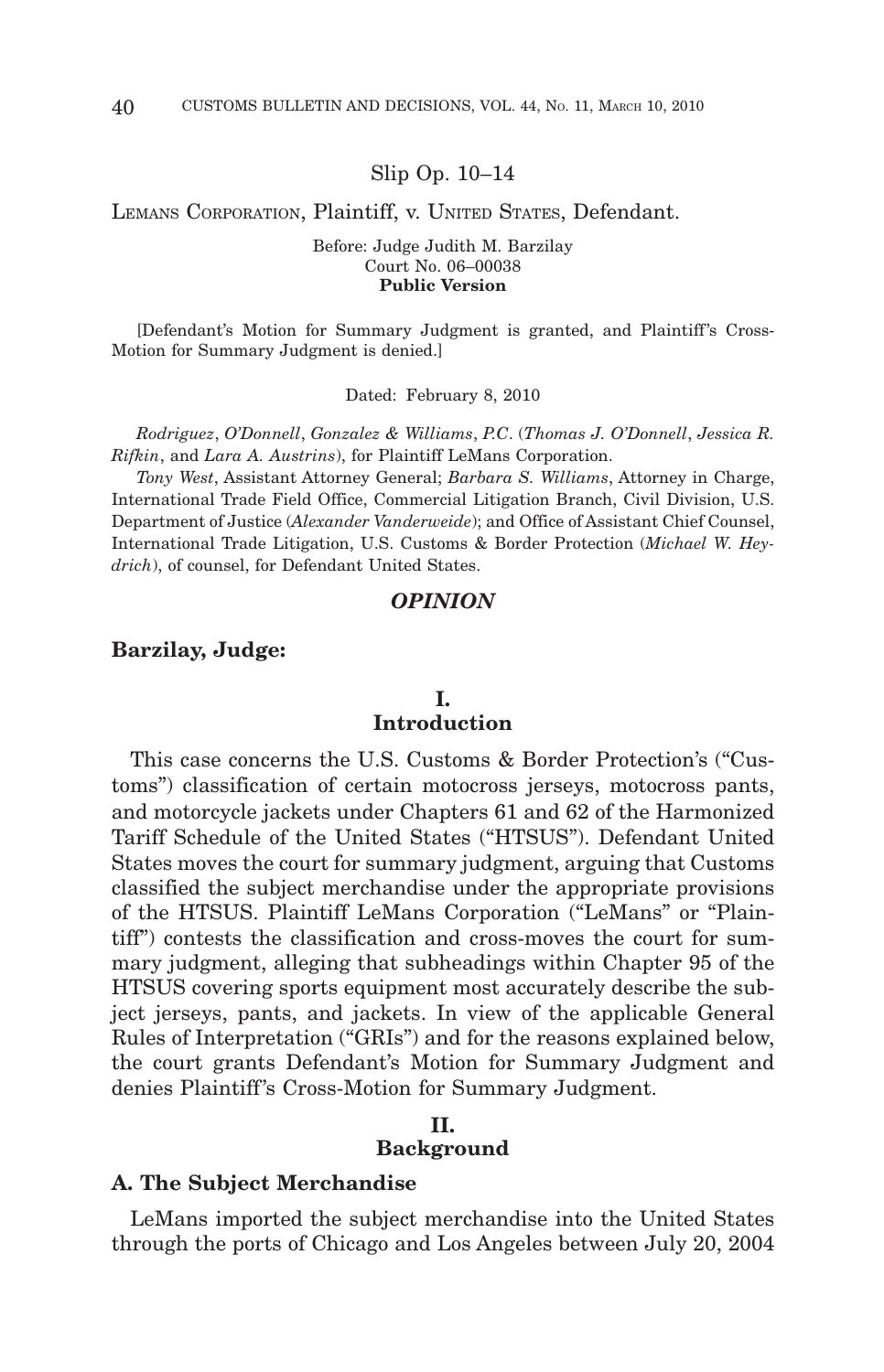and September 17, 2004.<sup>1</sup> Summons 3–4. The merchandise consists of "highly specialized" jerseys, pants, and jackets "designed, engineered, and produced exclusively for use while participating in motocross activities and other power sports riding." Pl.'s Resp. to Def.'s First Interrogs. & Reqs. for Produc., Def. Mot. for Summ. J. Ex. C at 5 ("Pl. Resp. to Def. First Interrogs."). The dual purposes of the goods "prevent injury to the rider from abrasion and impacts with motorcycle parts and the surrounding elements, as well as... provide optimal fit and comfort while participating in the sport." Pl. Resp. to Def. First Interrogs. 5.

Synthetic, abrasion-resistant mesh and ventilated knit patterned fabric, which also wicks away moisture, makes up the five motocross jerseys at issue.<sup>2</sup> Pl. Resp. to Def. First Interrogs. 6. "The jerseys have padded elbows for abrasion and impact protection" and "form an integrated protection system" with the use of "a tacky silicon print on the lower back to keep the jersey tucked into the motocross pant when riding." Pl. Resp. to Def. First Interrogs. 6. An oversized, multi-panel cut allows for a non-binding fit so that other safety equipment, which if permanently affixed in the good would result in improper fit and inadequate safety, <sup>3</sup> may be worn under the jersey. Pl. Resp. to Def. First Interrogs. 6.

Six different models comprise the subject pants, $4$  and riders generally use the goods off-road on motocross tracks, supercross tracks, or on other off-road courses. Dep. of Jeffrey T. Hart, Def. Mot. for Summ. J. Ex. B at 12:12–16 ("Hart Dep."). Heavy-duty nylon provides riders with impact and abrasion protection, and the pants contain additional comfort features, such as "mesh panels for venting, heat resistant inner leg areas (made of leather or man[-]made fibers) to prevent burns from the engine and exhaust pipe, and spandex and stretch panels to allow freedom of movement and a non[-]binding fit in the legs, seat, and crotch area." Pl. Resp. to Def. First Interrogs. 5. To ensure freedom of movement, the pants also include [[ ]] hip padding instead of alternative rigid protective elements.<sup>5</sup> Pl. Resp. to Def. First Interrogs. 5.

<sup>1</sup> Entry Nos. 279–9313291–2, 279–9313582–4, 279–9313588–1, 279–9313790–3, 279–9313997–4, 279–9316067–3, 279–9316419–6, 279–9317228–0, 279–9317410–4, 279–3205158–7, 279–3205173–6, 279–3205154–6. Summons 3–4.

 $2$  The relevant jersey models include the Men's and Boy's Phase S5, Men's and Boy's Core S5, and the Men's AC S5. Compl. ¶ 8.

<sup>&</sup>lt;sup>3</sup> The typical safety equipment worn under the jerseys consist of chest, kidney, and elbow guards. Pl. Resp. to Def. First Interrogs. 6.

<sup>4</sup> The pertinent pant models include the AC S5, Core S5, Core S5 Youth, XCR, M1 Kids, and M1. Compl. ¶ 7.

<sup>5</sup> The Core, XCR, and M1 models contain [[ various types of padding, ]] approximately [[ ]] thick, while the AC model includes [[ other certain padding ]]. Pl. Resp. to Def. First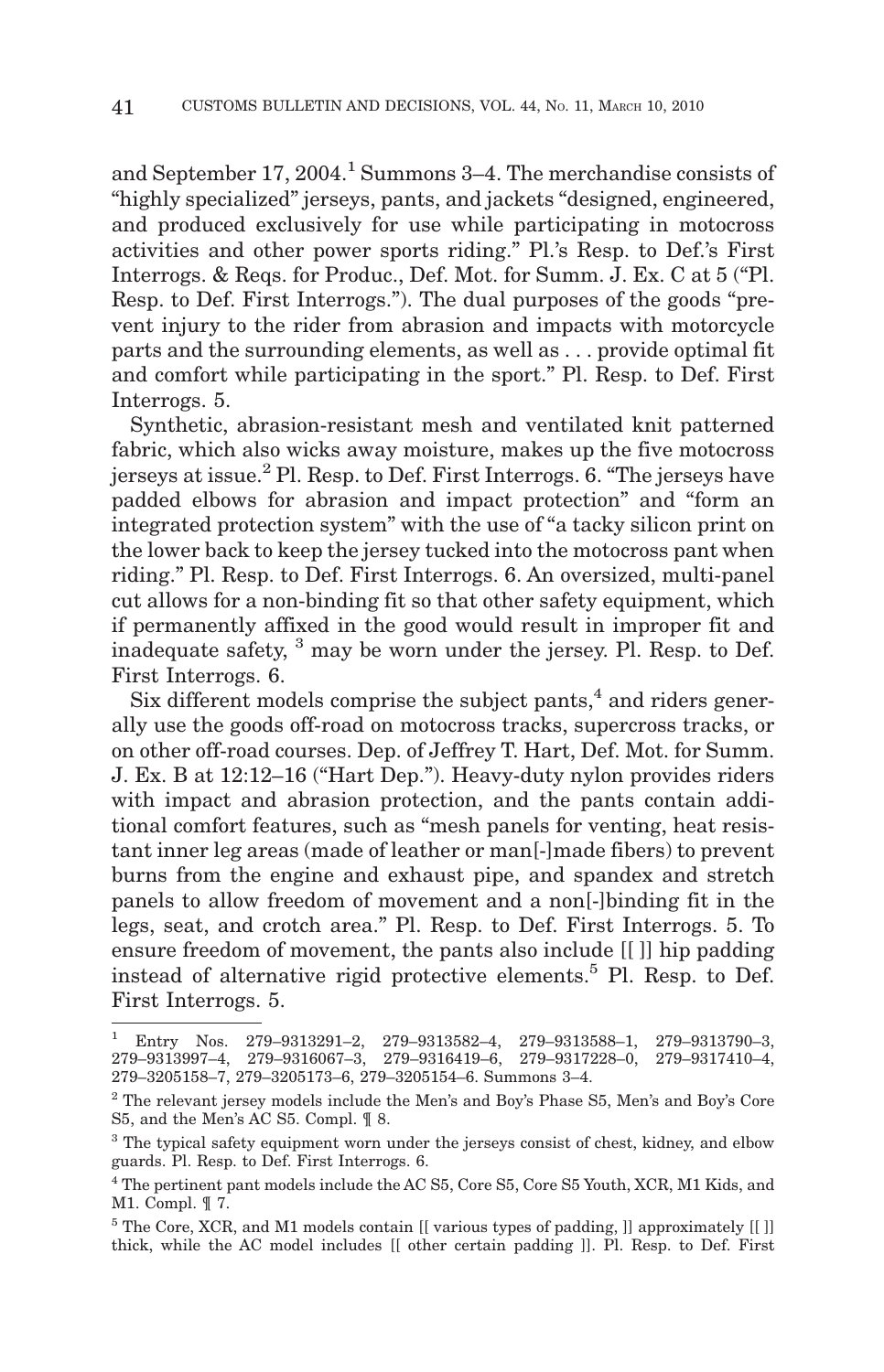Finally, the LeMans motorcycle jackets at issue are the Super Duty, Merc, Tarmac, and the Airtex Sport.<sup>6</sup> Compl.  $\P$  9. Heavy-duty materials provide protection to the rider on the public street from impact and abrasion injuries "which may result from a crash or fall, including the initial impact and the sliding contact with the pavement." Pl. Resp. to Def. First Interrogs. 6. Internal armor pads, constructed of [[ special material ]], appear in the shoulders and elbows, "the highest impact areas in the event of crashes or falls." Pl. Resp. to Def. First Interrogs. 6. The jackets also feature a [[ ]] back pad for added protection. Pl. Resp. to Def. First Interrogs. 6. LeMans designed the jackets to fit closely to the rider's body and tapered the sleeves snugly around the wrist "to keep the jacket in proper position while riding or during a crash." Pl. Resp. to Def. First Interrogs. 6. The jackets also accommodate a rider's posture with a cut that has longer sleeves and fuller shoulders, with zippered vents or mesh providing "airflow into the jacket for various riding conditions." Pl. Resp. to Def. First Interrogs. 6–7.

In summary, all the subject merchandise are readily recognizable as articles of clothing albeit with certain specialized protective features, some minimal, some more significant.

# **B. The Subject Classification**

Customs classified the subject merchandise under five subheadings within Chapters  $61$  and  $62$  of the HTSUS.<sup>7</sup> The agency entered the relevant motocross jerseys as "Sweaters, pullovers, sweatshirts, waistcoats (vests) and similar articles, knitted or crocheted: Of manmade fibers: Other" under subheading 6110.30.30 of the HTSUS at a duty rate of 32% *ad valorem*. Compl. ¶¶ 13, 20. Customs classified the subject motocross pants as "Garments, made up of fabrics of heading

 $^7$  All citations to the HTSUS refer to the 2004, as determined by the date of importation for the merchandise.

Interrogs. 5. The two Core, XCR, M1, and AC models also incorporate [[ ]] padding [[ ]] in the seat or tail area. Pl. Resp. to Def. First Interrogs. 5. [[ Various ]] patches on the upper seat area provide additional impact protection in the Core, XCR, and M1 models. Pl. Resp. to Def. First Interrogs. 5.

<sup>6</sup> More specifically, the Super Duty contains a "heavyweight waxed cotton chassis with leather sleeves," shoulder and elbow armor pads that meet more stringent European standards, "[[ a ]] back pad, and zippered chest vents." Pl. Resp. to Def. First Interrogs. 7. The Merc consists of a "heavyweight Dynax Nylon chassis, [European-]approved shoulder and elbow armor pads, [[ a ]] back pad and ribbed spandex panels under the arms for ventilation, [and a] zipper cover on bottom of [the] front zipper to prevent scratches to the motorcycle gas tank." Pl. Resp. to Def. First Interrogs. 7. Finally, the Tarmac includes a "heavyweight knitted polyester mesh chassis..., [European-]approved shoulder and elbow armor pads, [[ a ]] back pad, [and] leather elbows," while the Airtex Sport contains a "heavyweight polyester mesh chassis, [European-]approved shoulder and elbow armor pads, [[ a ]] back pad, [as well as an] adjustable waist band, reflective logo on [the] back to enhance nighttime visibility, [and] rubber coated snaps to prevent scratches to the motorcycle gas tank." Pl. Resp. to Def. First Interrogs. 7.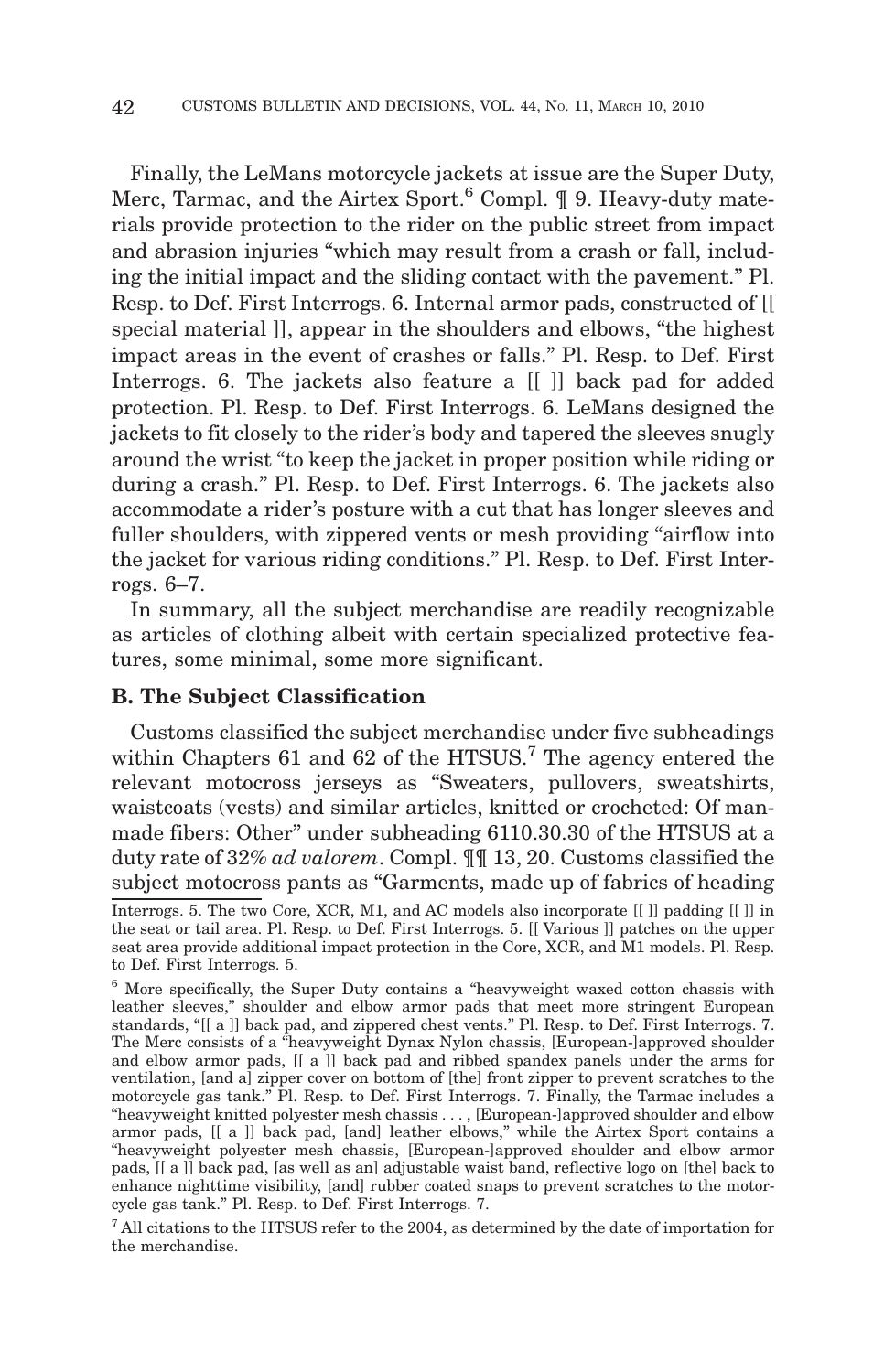5602, 5603, 5903, 5906 or 5907: Other men's or boy's garments: Of man-made fibers: Other" under subheading 6210.40.50 of the HTSUS at a duty rate of 7.1% *ad valorem*. <sup>8</sup> Compl. ¶¶ 11, 19. Finally, Customs found that the various motorcycle jackets fit within three separate provisions of Heading 6201, HTSUS, and classified and liquidated the Airtex Sport and Merc models under subheading 6201.93.30 at a duty rate of 7.1% *ad valorem*, the Tarmac jacket under 6201.93.35 at a rate of 27.7% *ad valorem*, and the Super Duty model under 6201.92.15 at a rate of 6.2% *ad valorem*. <sup>9</sup> Compl. ¶¶ 14–15, 21; Answer ¶ 15.

#### **III.**

# **Subject Matter Jurisdiction & Standard of Review**

The Court has exclusive jurisdiction over all civil actions commenced under 19 U.S.C. § 1515 that contest Customs's denial of a

| 6201       | Men's or boys' overcoats, carcoats, capes, cloaks, anoraks (including<br>ski-jackets), windbreakers and similar articles (including padded,<br>sleeveless jackets), other than those of heading 6203 (which covers<br>"Men's or boys' suits, ensembles, suit-type jackets, blazers, trousers,<br>bib and brace overalls, breeches and shorts (other than swimwear)"). |  |  |  |
|------------|-----------------------------------------------------------------------------------------------------------------------------------------------------------------------------------------------------------------------------------------------------------------------------------------------------------------------------------------------------------------------|--|--|--|
|            | Anoraks (including ski-jackets), windbreakers and similar articles (in-<br>cluding padded, sleeveless jackets)                                                                                                                                                                                                                                                        |  |  |  |
|            |                                                                                                                                                                                                                                                                                                                                                                       |  |  |  |
| 6201.92    | Of cotton.                                                                                                                                                                                                                                                                                                                                                            |  |  |  |
|            |                                                                                                                                                                                                                                                                                                                                                                       |  |  |  |
|            | Other:                                                                                                                                                                                                                                                                                                                                                                |  |  |  |
| 6201.92.15 | Water resistant.                                                                                                                                                                                                                                                                                                                                                      |  |  |  |
|            |                                                                                                                                                                                                                                                                                                                                                                       |  |  |  |
| 6201.93    | Of man-made fibers:                                                                                                                                                                                                                                                                                                                                                   |  |  |  |
|            |                                                                                                                                                                                                                                                                                                                                                                       |  |  |  |
|            | Other                                                                                                                                                                                                                                                                                                                                                                 |  |  |  |
|            |                                                                                                                                                                                                                                                                                                                                                                       |  |  |  |
|            | Other                                                                                                                                                                                                                                                                                                                                                                 |  |  |  |
|            |                                                                                                                                                                                                                                                                                                                                                                       |  |  |  |
|            | Other                                                                                                                                                                                                                                                                                                                                                                 |  |  |  |
| 6201.93.30 | Water resistant.                                                                                                                                                                                                                                                                                                                                                      |  |  |  |
| 6201.93.35 | Other.                                                                                                                                                                                                                                                                                                                                                                |  |  |  |
|            |                                                                                                                                                                                                                                                                                                                                                                       |  |  |  |

<sup>8</sup> Headings 5602, 5603, 5903, 5906, and 5907 of the HTSUS cover certain fabrics. Heading 5602 includes "Felt, whether or not impregnated, coated, covered or laminated," while Heading 5603 provides for "Nonwovens, whether or not impregnated, coated, covered or laiminated." Under the other three provisions, Heading 5903 encompasses "Textile fabrics impregnated, coated, covered or laminated with plastics, other than those of heading 5902," Heading 5906 comprises "Rubberized textile fabrics, other than those of heading 5902," and Heading 5907 concerns "Textile fabrics otherwise impregnated, coated or covered; painted canvas being theatrical scenery, studio back-cloths or the like."

<sup>&</sup>lt;sup>9</sup> Heading 6201 of the HTSUS covers in pertinent part: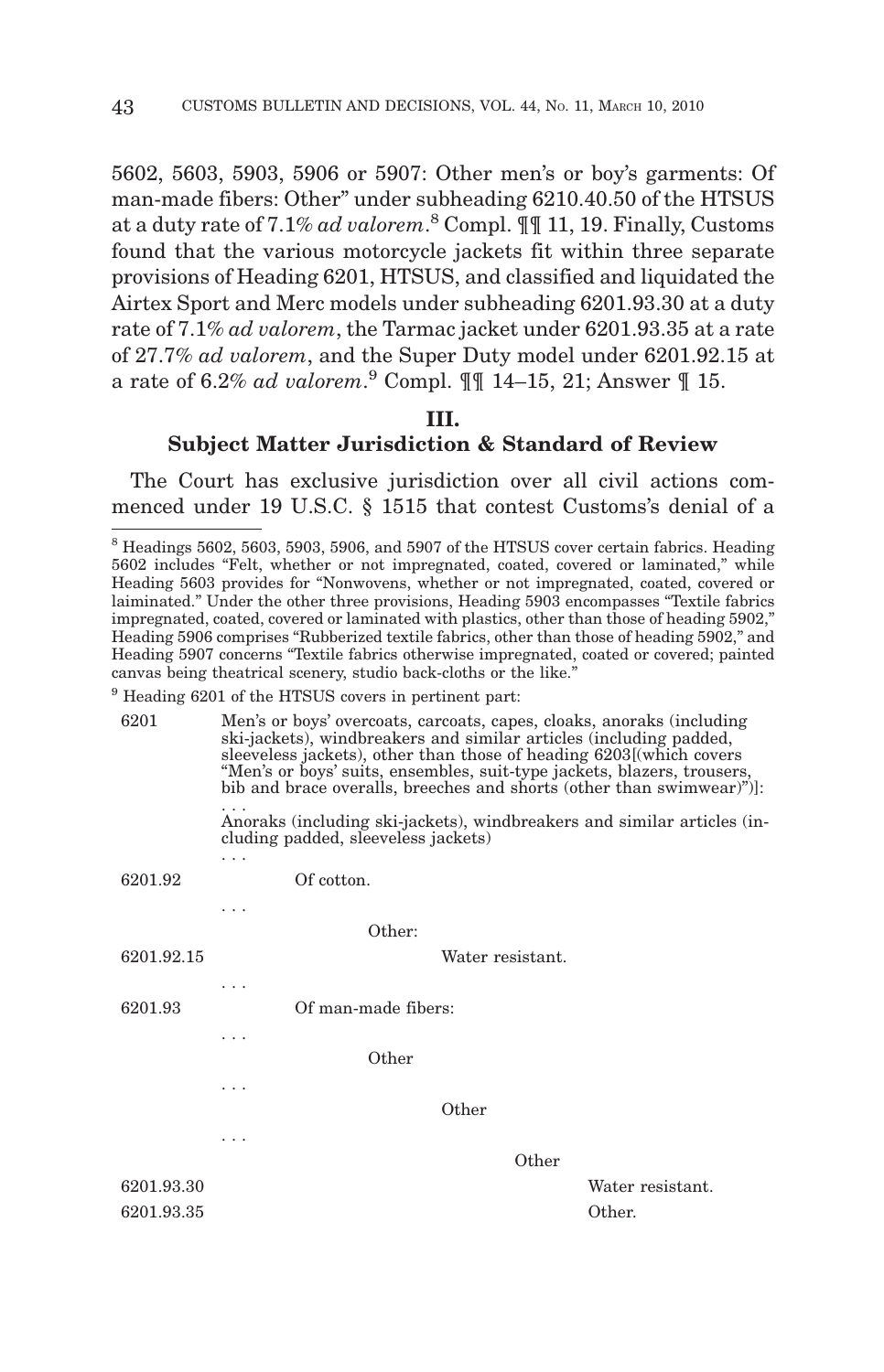protest. 28 U.S.C. § 1581(a). An action before the court warrants summary judgment "if the pleadings, discovery and disclosure materials on file, and any affidavits show that there is no genuine issue as to any material fact and that the movant is entitled to judgment as a matter of law." USCIT R. 56(c); *see also Celotex Corp. v. Catrett*, 477 U.S. 317, 322 (1986). A genuine issue of material fact exists only when the court could resolve a factual element under the applicable law in favor of either party. *See Marriott Int'l Resorts, L.P. v. United States*, 586 F.3d 962, 968 (Fed. Cir. 2009) (citing *Anderson v. Liberty Lobby, Inc.*, 477 U.S. 242, 247–49 (1986)). If no dispute over a material fact would impact the outcome of the suit and the action focuses solely on the proper classification of the merchandise, as in this case, the court may grant summary judgment. *See Bausch & Lomb, Inc. v. United States*, 148 F.3d 1363, 1365 (Fed Cir. 1998).

The court applies a two-step analysis when determining whether Customs properly classified the imported merchandise. *Pillowtex Corp. v. Unites States*, 171 F.3d 1370, 1373 (Fed. Cir. 1999) (citing *Bausch & Lomb, Inc.*, 148 F.3d at 1365). The court first must ascertain the meaning of the terms within the relevant tariff provision and subsequently determine whether the subject merchandise fits within those terms. *Id*. The first step presents a question of law, *Franklin v. United States*, 289 F.3d 753, 757 (Fed. Cir. 2002), while the second concerns issues of fact. *Pillowtex Corp*., 171 F.3d at 1373. Normally, the factual component of the Customs classification garners a presumption of correctness. 28 U.S.C. § 2639(a)(1). However, that presumption does not apply to Customs's decision when no factual disputes surround the subject merchandise. *Intercontinental Marble Corp. v. United States*, 27 CIT 654, 655 n.3, 264 F. Supp. 2d 1306, 1309 n.3 (2003), *aff'd*, 381 F.3d 1169 (Fed. Cir. 2004).

# **IV.**

# **Discussion**

#### **A. The General Rules of Interpretation**

The GRIs govern the classification of goods under the HTSUS. *Boen Hardwood Flooring, Inc. v. United States*, 357 F.3d 1262, 1264 (Fed. Cir. 2004). The court applies the GRIs in numerical order and once a particular rule provides proper classification, the court may not consider any subsequent GRI. *See Mita Copystar Am. v. United States*, 160 F.3d 710, 712 (Fed. Cir. 1998). The products in this case are subject to classification pursuant to the first rule, GRI 1, which holds that "classification shall be determined according to the terms of the headings and any relative section or chapter notes." GRI 1; *see also Orlando Food Corp. v. United States*, 140 F.3d 1437, 1440 (Fed. Cir.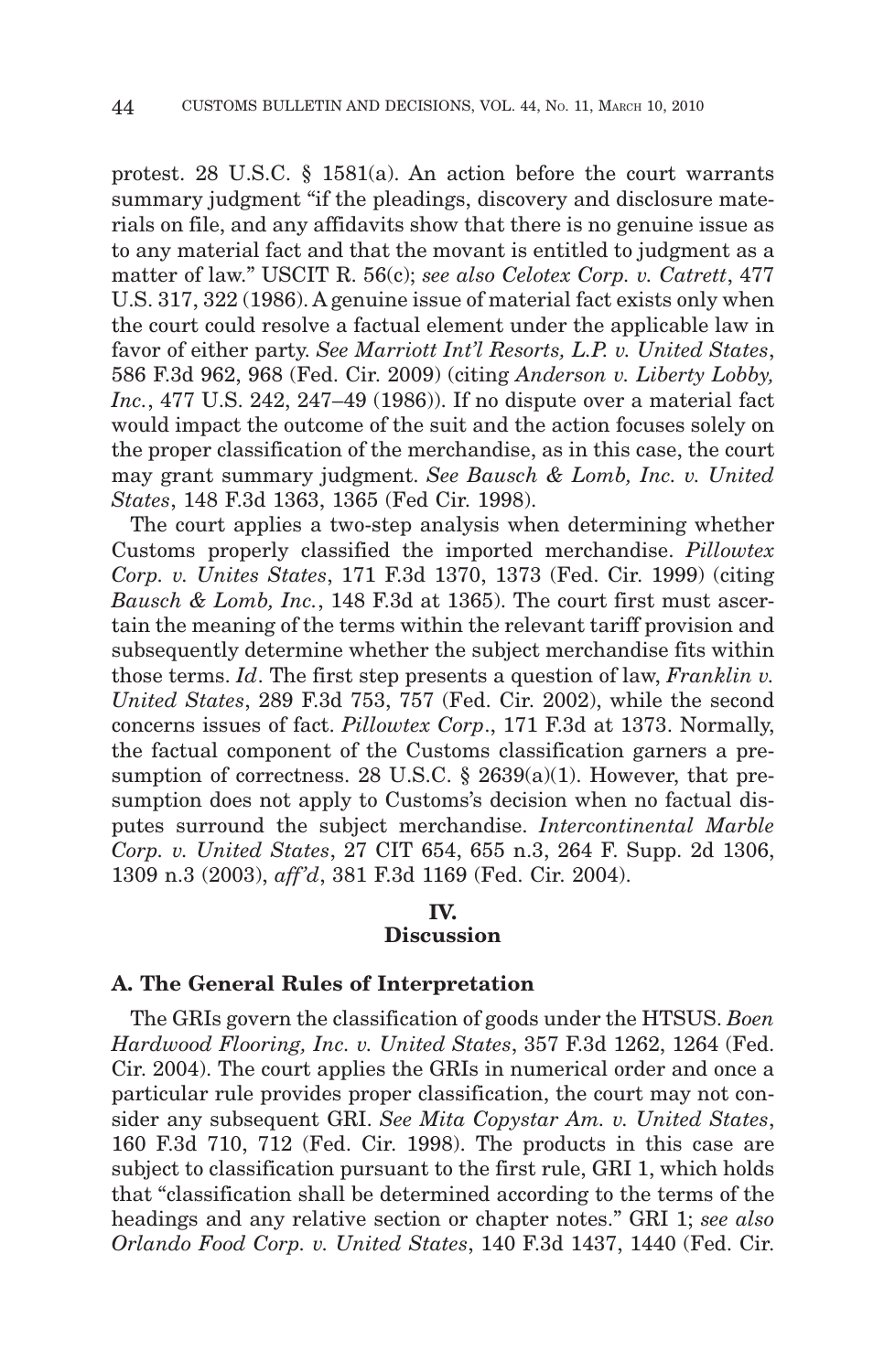1998). Absent contrary legislative intent, the court must construe HTSUS terms "according to their common and commercial meanings." *Carl Zeiss, Inc. v. United States*, 195 F.3d 1375, 1379 (Fed. Cir. 1999) (citation omitted). The Explanatory Notes ("EN") that accompany each Chapter of the HTSUS provide persuasive assistance to the court in ascertaining the correct classification of the merchandise, though the explanations do not constitute legally binding authority. *See Lonza, Inc. v. United States*, 46 F.3d 1098, 1109 (Fed. Cir. 1995). Once it determines that the particular heading controls the analysis, the court must look to the subheadings to find the correct classification for the merchandise. *See Orlando Food Corp*., 140 F.3d at 1440. Therefore, under GRI 1, determining the most appropriate classification for the merchandise involves a "close textual analysis of the language of the headings and the accompanying explanatory notes." *Bauer Nike Hockey USA, Inc. v. United States*, 27 CIT 1645, 1652, 305 F. Supp. 2d 1345, 1351 (2003), *rev'd on other grounds*, 393 F.3d 1246 (Fed. Cir. 2004) ("*Bauer*").

#### **B. The Classification of the Subject Merchandise**

While Defendant maintains that it correctly classified the merchandise under Chapters 61 and 62 of the HTSUS, Def. Mot. for Summ. J. 8, 21–28, LeMans argues that two provisions under Heading 9506 (subheading 9506.91.00, at a duty rate of 4.6% *ad valorem*, or in the alternative 9506.99.60, at a rate of 4% *ad valorem*) best describe the subject jerseys, pants and jackets. $^{10}$  Pl. Mot. for Summ. J. 3–23. Moreover, Plaintiff contends that "the specialized nature and purpose of [its] goods preclude them from classification in [C]hapters 61 or 62." Pl. Mot. for Summ. J. 23. The central question in this case is whether the subject merchandise constitute "other sports equipment"

9506 Articles and equipment for general physical exercise, gymnastics, athletics, other sports (including table-tennis) or outdoor games, not specified or included elsewhere in this chapter; swimming pools and wading pools; parts and accessories thereof:

| 9506.91.00 | .                       | Other: | Articles and equipment for general physical<br>exercise, gymnastics or athletics; parts and<br>accessories thereof. |
|------------|-------------------------|--------|---------------------------------------------------------------------------------------------------------------------|
|            | $\cdot$ $\cdot$ $\cdot$ |        |                                                                                                                     |
| 9506.99    | $\cdots$                |        | Other                                                                                                               |
| 9506.99.60 | .                       |        | Other.                                                                                                              |

<sup>10</sup> Heading 9506 provides in relevant part: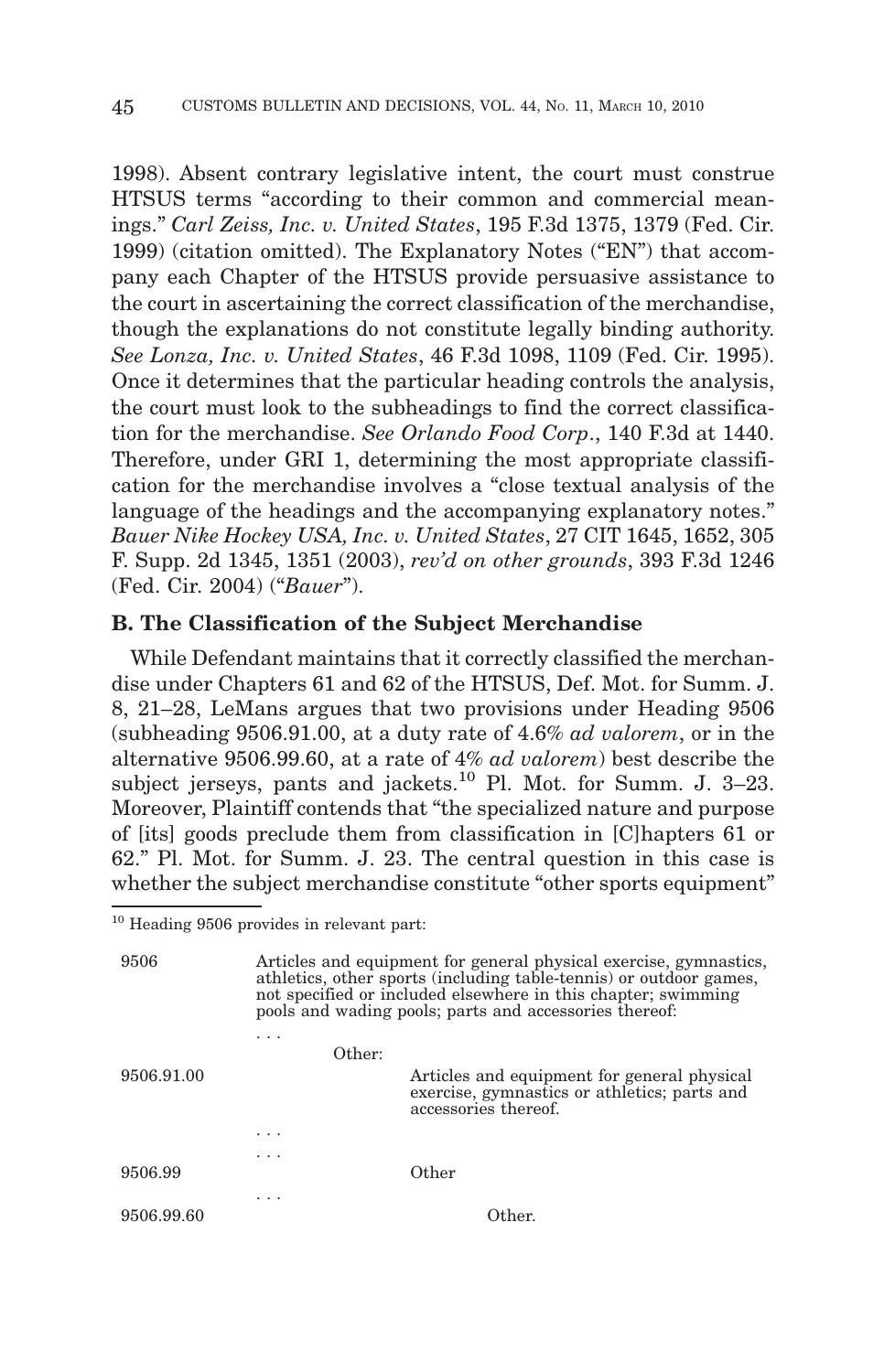classifiable under Chapter 95 or whether Customs correctly classified the goods in the first instance as certain apparel under Chapters 61 and 62. Because the motocross jerseys, motocross pants, and motorcycle jackets are described by the terms of the respective headings in Chapters 61 and 62, and are wearing apparel, the court agrees with Customs's classification of the subject merchandise.

#### **1. The Motocross Jerseys & Pants**

The subject motocross jerseys constitute a knitted "sweater" under the plain language of Heading 6110. Neither the HTSUS nor the legislative history defines the term sweater. Under the common meaning of those terms, *see Carl Zeiss, Inc.*, 195 F.3d at 1379, a sweater describes "a knitted or sometimes crocheted elastic jacket or pullover made in various styles and of various materials and usu[ally] having ribbing around the neck, cuffs, and lower edge," and a pullover comprises "a garment (as a sweater, shirt, or blouse) that is put on by being pulled over the head and is usu[ally] made without a placket or similar opening."11 *Webster's Third New International Dictionary* 1840, 2308 (2002). A garment typifies "an article of outer clothing (as a coat or dress) usu[ally] exclusive of accessories," and clothing means a "covering for the human body or garments in general: all the garments and accessories worn by a person at any one time." *Webster's Third New International Dictionary* 428, 936 (2002); *see also H.I.M./Fathom, Inc. v. United States*, 21 CIT 776, 781, 981 F. Supp. 610, 615 (1997) (citing *Webster's Third New International Dictionary* 428, 936 (1993)). In relevant part, the EN to 6110 adds that the heading covers "a category of knitted or crocheted articles . . . designed to cover the upper parts of the body (jerseys, pullovers, cardigans, waistcoats and similar articles)." EN 61.10. The jerseys consist of synthetic, knit-patterned fabrics cut in assorted designs and made with various mesh and ventilated materials that cover the human body at a particular time, *i.e.*, while engaging in motocross activities and other power sports riding. Pl. Resp. to Def. First Interrogs. 5–6. Each of the jerseys has a small placket, and an individual must pull the article over his head to wear it. *See, e.g.*, Men's Core S5 Jersey, Pl. Mot. for Summ. J. Ex. 12. This description fits closely with the terms of Heading 6110, and because the goods are wearing apparel, *see Admiral Craft Equip. Corp. v. United States*, 82 Cust. Ct. 162, 164 (1979) (not reported in F. Supp.), the court upholds Customs's classification of the jerseys under subheading 6110.30.30 of the HTSUS.

<sup>11</sup> A "placket" is "a finished slit in a garment." *Webster's Third New International Dictionary* 1728 (2002).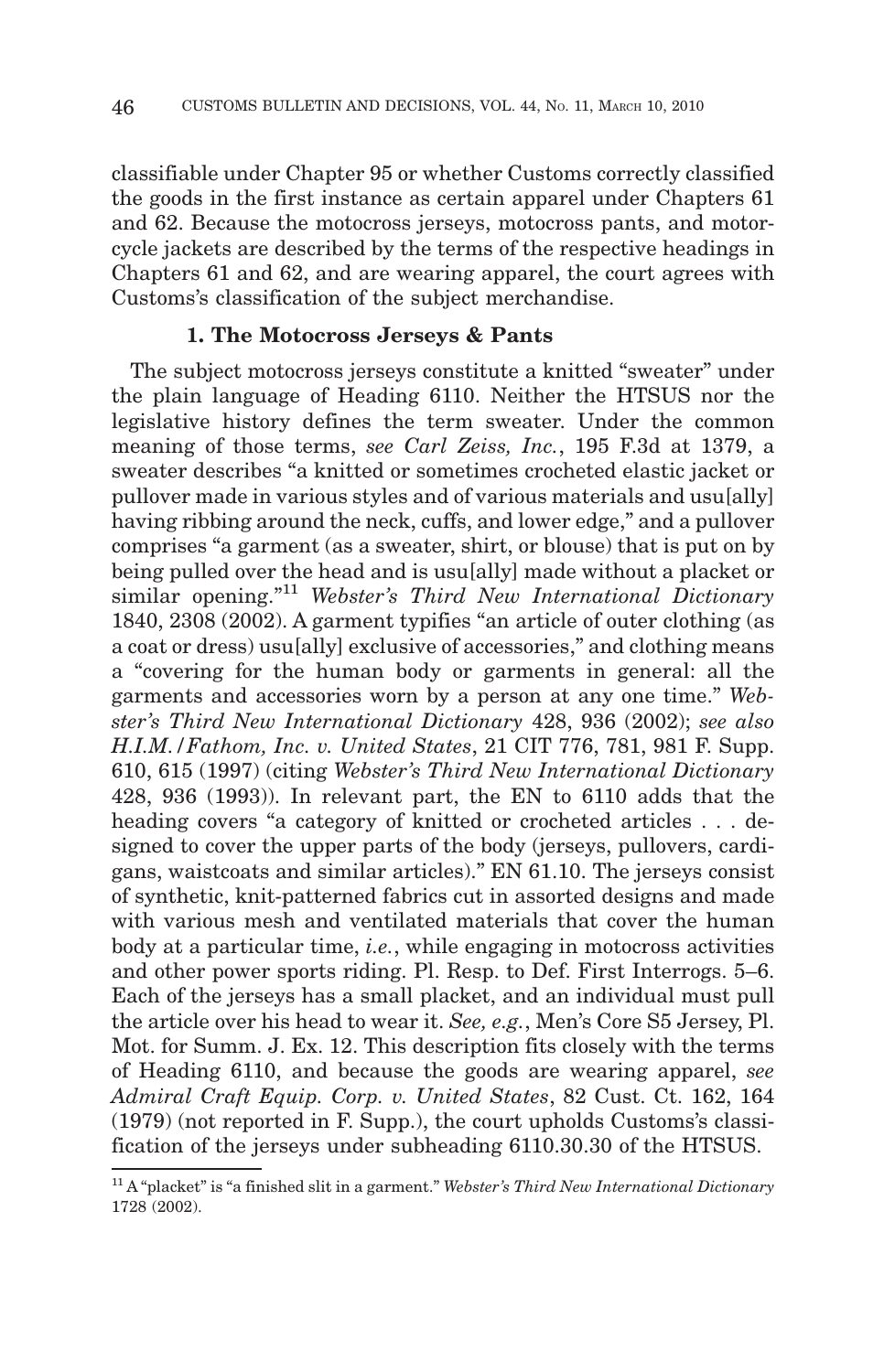Similarly, using the HTSUS-defined meaning of relevant terms and the common understanding of "garment," *see Carl Zeiss, Inc.*, 195 F.3d at 1379, the language of Heading 6210 controls the classification of the motocross pants. As a garment, the pants cover the human body, and an individual wears the article of outer clothing at a particular time — when she rides on motocross tracks, supercross tracks, or other off-road courses. Hart Dep. at 12:13–16. Moreover, the pants include certain textile fabrics that fall under Headings 5903 and 5906,<sup>12</sup> Note 1 to Chapter 59, HTSUS, in that the articles consist of some combination of the following: heavy-duty nylon mesh, heavyduty ballistic woven nylon fabric, heavy-duty woven polyester, heavyduty polyester, and Keprotec®.<sup>13</sup> Pl.'s Statement of Undisputed Material Facts ¶ 40; Def.'s Resp. to Pl.'s Statement of Undisputed Material Facts ¶ 40. These man-made fibers form the "mesh panels for venting, heat resistant inner leg areas," and the stretch panels "in the legs, seat, and crotch area." Pl. Resp. to Def. First Interrogs. 5. The pants also conform to the relevant EN to Heading 6210. EN 62.10 (stating that heading covers "all garments made up of... textile fabrics (other than knitted or crocheted fabrics) of heading 59.03, 59.06 or 59.07") (emphasis removed). The description of the pants situates the article squarely within the terms of Heading 6210 and the class of goods used as wearing apparel. *See Admiral Craft Equip. Corp*., 82 Cust. Ct. at 164. Therefore, the court also upholds Customs's classification of the pants under subheading 6210.40.50 of the HTSUS.

# **2. The Motorcycle Jackets**

The common definition of an "overcoat" encompasses the subject motorcycle jackets and, therefore, the plain text of Heading 6201 covers these articles. A word not defined by the HTSUS or in legislative history, an overcoat connotes "a coat worn over a suit or other clothing," and "coat" indicates "an outer garment (as a raincoat) usu[ally] with long sleeves, a collar, and a single-breasted or doublebreasted front opening made of fabric, fur, or plastic and varying in length and style according to fashion and use." *Webster's Third New International Dictionary* 433, 1607 (2002). An individual wears the jackets over other clothing and at a particular time, such as when he

<sup>&</sup>lt;sup>12</sup> The term "textile fabric" applies to, *inter alia*, fabrics made of man-made fibers produced by the polymerization of organic monomers, such as polyester and polyurethane, as well as those fibers made through the chemical transformation of natural organic polymers. Note 1(a)–b) to Chapter 54, HTSUS.

<sup>&</sup>lt;sup>13</sup> Keprotec is a unique blend of several synthetic fibers — Cordura®, Dyanfil TS-70, Kevlar®, and polyurethane fibers. Pl.'s Statement of Undisputed Material Facts ¶ 47; Def.'s Resp. to Pl.'s Statement of Undisputed Material Facts ¶ 47.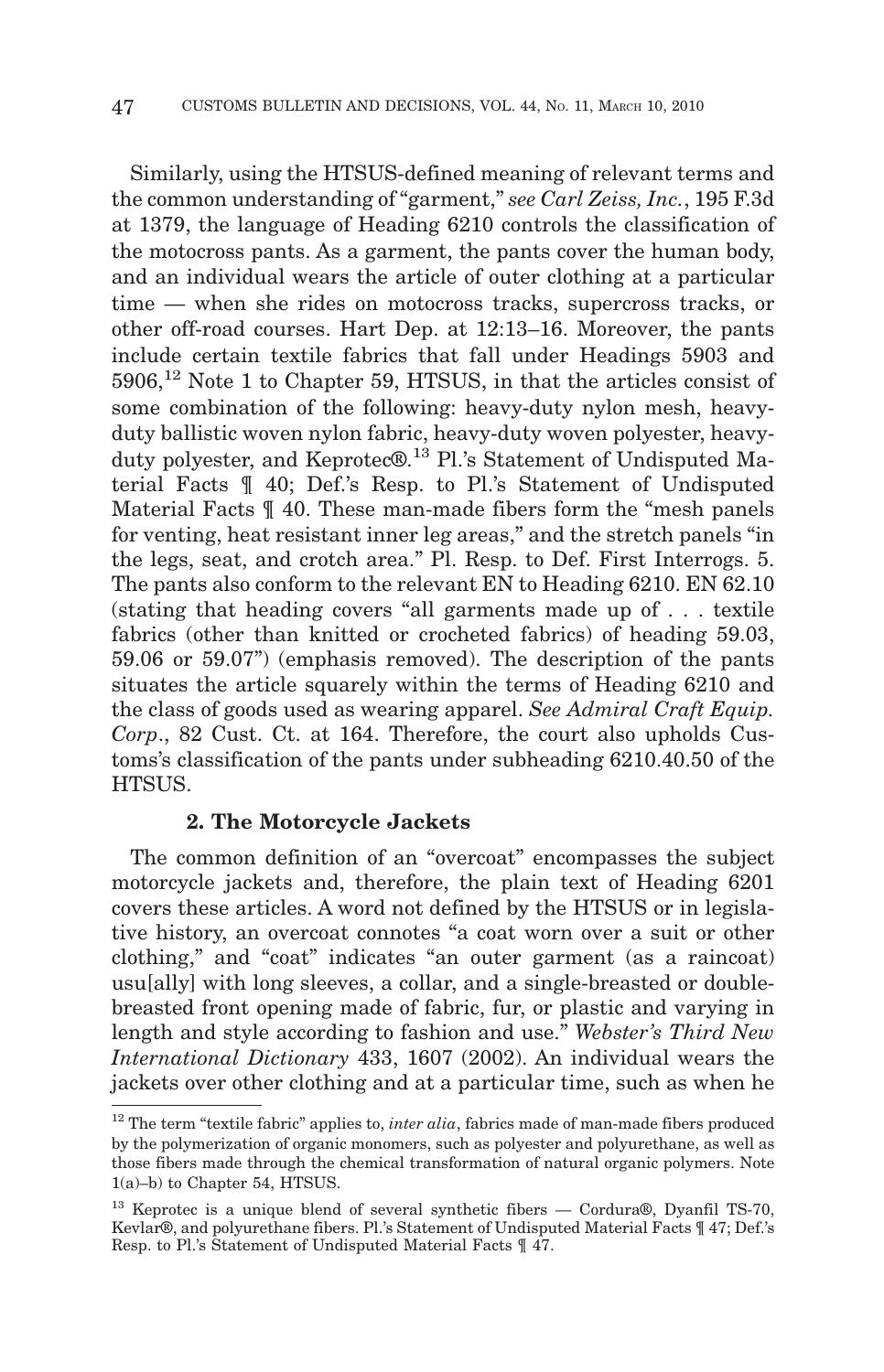rides on the public street. Pl. Resp. to Def. First Interrogs. 6. The jackets also vary in length and style to accommodate a rider's posture, with a cut that has longer sleeves and fuller shoulders. Pl. Resp. to Def. First Interrogs. 6–7. LeMans designed the Men's and Boys' articles to consist of a combination of the following materials: heavyduty polyester knitted and mesh fabrics; Dynax nylon; and a heavyweight waxed cotton chassis. Pl.'s Statement of Undisputed Material Facts at ¶ 82; Def.'s Resp. to Pl.'s Statement of Undisputed Material Facts at  $\parallel$  82. The jackets do not amount to "Men's or boys' suits, ensembles, suit-type jackets, blazers, trousers, bib and brace overalls, [orl breeches and shorts (other than swimwear)" under Heading  $6203<sup>14</sup>$  In finding that the description of the jackets conform with the text of Heading 6201 and identify with wearing apparel, *see Admiral Craft Equip. Corp.*, 82 Cust. Ct. at 164, the court upholds Customs's classification of the garments under subheadings 6201.92.15, 6201.93.30, and 6201.93.35.

# **C. The Subject Goods Are Not Eligible for Classification Under Chapter 95 of the HTSUS**

After providing what it understands as the controlling definition for "equipment," Pl. Mot. for Summ. J. 3–4, LeMans avers that the jerseys, pants, and jackets constitute "sports equipment" under Heading 9506. Pl. Mot. for Summ. J. 5–23. In the event that the subject goods are classifiable both as other sports equipment under Chapter 95 and apparel in Chapters 61 and 62, LeMans argues that GRI 3(a) compels the court to find that Chapter 95 more specifically describes the subject merchandise. Pl. Mot. for Summ. J. 29–30. The court is not persuaded by either argument.

<sup>&</sup>lt;sup>14</sup> A "suit" is "a set of garments composed of two or three pieces made up, in respect of their outer surface, in identical fabric and comprising," *inter alia*, a garment designed to cover the upper part of the body and another article that covers the lower part of the body. Note 3(a) to Chapter 62, HTSUS. Importantly, "[a]ll of the components of a 'suit' must be of the same fabric construction, color, and composition," *id.*, a requirement that places the subject jackets outside of this definition. That requirement also prevents classification of the merchandise as either an "ensemble" or a "suit-type jacket" under Heading 6203. Note 3(b) to Chapter 62, HTSUS; *Webster's Third New International Dictionary* 1206 (2002) (defining "jacket" as "a garment like a coat for the upper body usu[ally] having a front opening, collar, lapels, sleeves, and pockets, made in varying lengths from waist to hip, and worn separately or as part of a suit"). Moreover, the different nature of a blazer disqualifies it as an accurate description of the merchandise. *Webster's Third New International Dictionary* 232 (2002) (defining "blazer" as "a single-breasted sports jacket of flannel or other fabric in bright stripes or solid color made usu[ally] with a notched collar, patch pockets, and sometimes decorated edges). Finally, unlike the jackets at issue, the terms breeches, overalls, shorts, and trousers all address articles that cover the lower body in part. *See Webster's Third New International Dictionary* 274, 1606, 2102, 2453 (2002).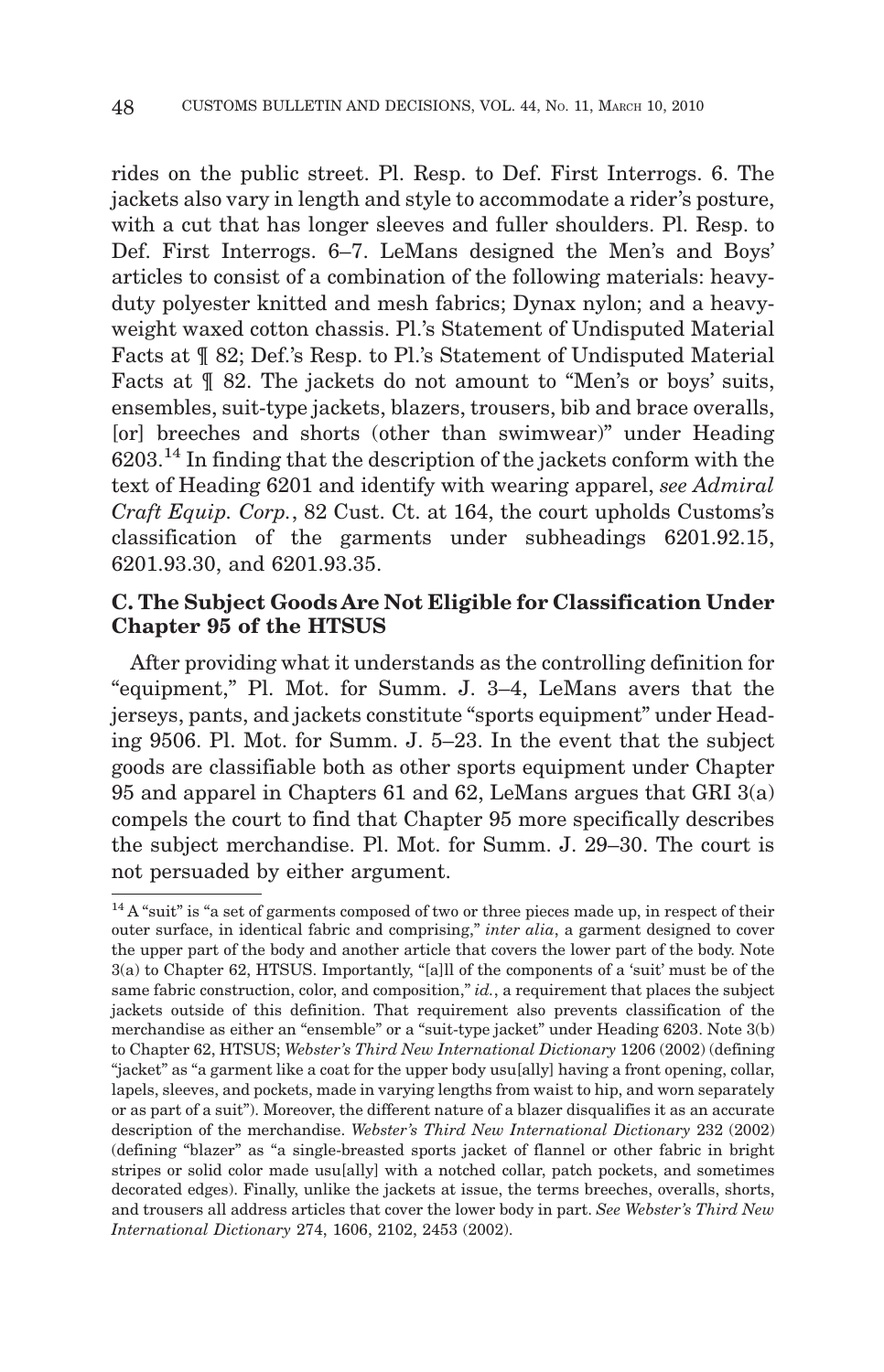The EN to Heading 9506 demonstrates that the subject merchandise is of a different nature and character than those classifiable as "sports equipment" under Chapter 95. To qualify as "equipment" for a sport, the good should generally provide "what is necessary, useful, or appropriate." *See Webster's Third New International Dictionary* 768 (2002) (defining "equipment" as "the equipping of a person or thing" and "equip" as "to provide with what is necessary, useful, or appropriate"); *see also Rollerblade, Inc. v. United States*, 282 F.3d 1349, 1354 (Fed. Cir. 2002) (explaining that "definition offered for 'equipment' includes those articles that are necessary and specifically designed for use in athletics and other sports"). While the subject merchandise arguably constitutes useful, if not necessary, articles to motocross and motorcycle riding, Subsection B of EN 95.06 distinguishes the subject merchandise from articles typically classified under Heading 9506.<sup>15</sup> The examples listed in Subsection B center on

- (1) Snow-skis and other snow-ski equipment, (e.g., ski-fastenings (ski-bindings), ski brakes, ski poles).
- (2) Water-skis, surf-boards, sailboards and other water-sport equipment, such as diving stages (platforms), chutes, divers' flippers and respiratory masks of a kind used without oxygen or compressed air bottles, and simple underwater breathing tubes (generally known as "snorkels") for swimmers or divers.
- (3) Golf clubs and other golf equipment, such as golf balls, golf tees.
- (4) Articles and equipment for table-tennis (ping-pong), such as tables (with or without legs), bats (paddles), balls and nets.
- (5) Tennis, badminton or similar rackets (e.g., squash rackets), whether or not strung.
- (6) Balls, other than golf balls and table-tennis balls, such as tennis balls, footballs, rugby balls and similar balls (including bladders and covers for such balls); water polo, basketball and similar valve type balls; cricket balls.
- (7) Ice skates and roller skates, including skating boots with skates attached.
- (8) Sticks and bats for hockey, cricket, lacrosse, etc.; chistera (jai alai scoops); pucks for ice hockey; curling stones.
- (9) Nets for various games (tennis, badminton, volleyball, football, basketball, etc.).
- (10) Fencing equipment: fencing foils, sabres and rapiers and their parts (e.g., blades, guards, hilts and buttons or stops), etc.
- (11) Archery equipment, such as bows, arrows and targets.
- (12) Equipment of a kind used in children's playgrounds (e.g., swings, slides, seesaws and giant strides).
- (13) Protective equipment for sports or games, e.g., fencing masks and breast plates, elbow and knee pads, cricket pads, shin-guards.
- (14) Other articles and equipment, such as requisites for deck tennis, quoits or bowls; skate boards; racket presses; mallets for polo or croquet; boomerangs; ice axes; clay pigeons and clay pigeon projectors; bobsleighs (bobsleds), luges and similar non-motorised vehicles for sliding on snow or ice.

EN 95.06 (B).

 $^{15}$  In relevant part, the EN states that Heading 9506 covers requisites for other sports, such as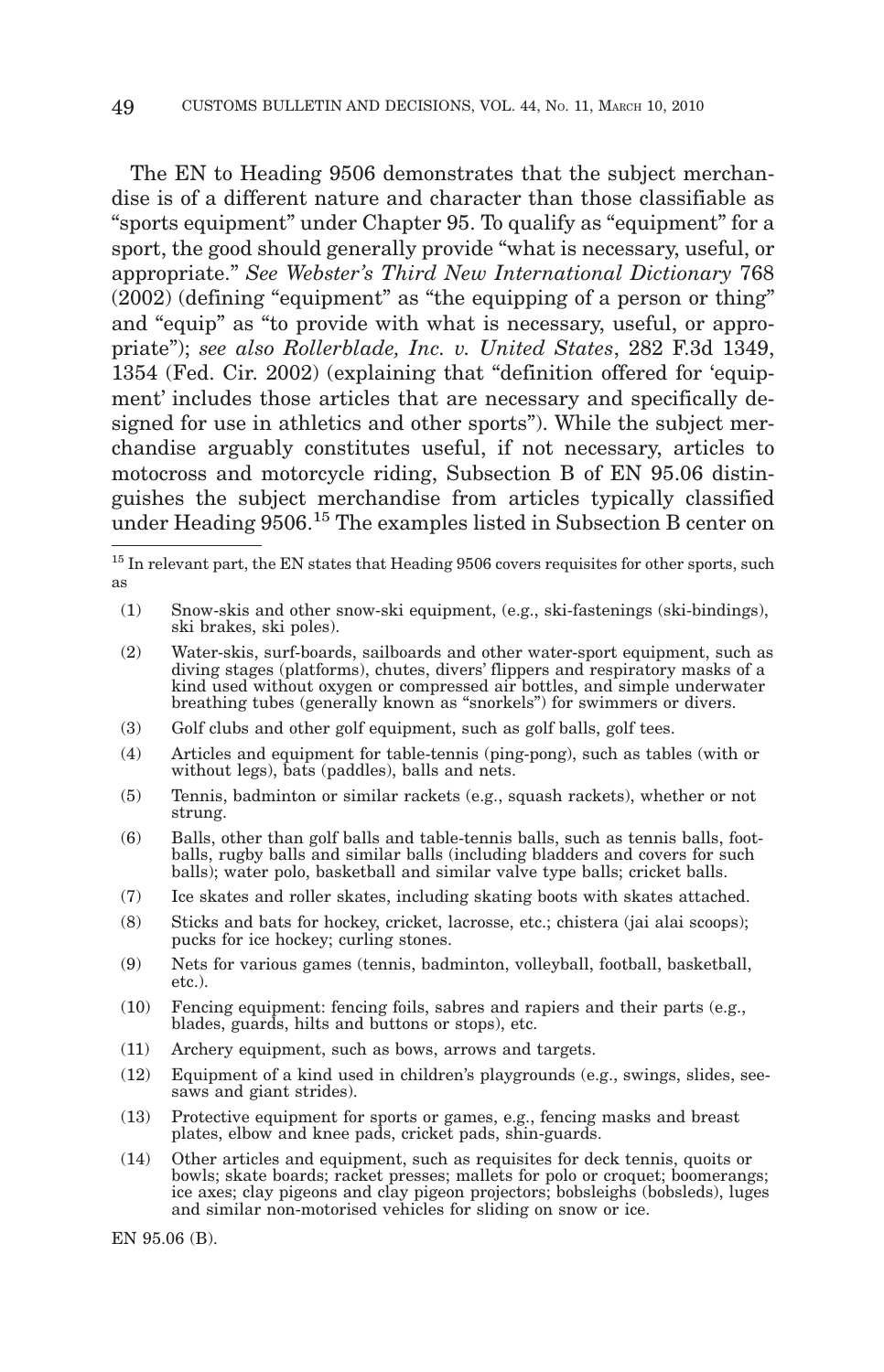non-clothing articles and do not describe apparel like the subject merchandise. Although Example 13 suggests that some apparel-like items might fall under Heading 9506, those examples consist almost entirely of certain internal guards or pads pieced together by minimal textile components, a description that does not fit the subject merchandise. *See* Pl. Mot. for Summ. J. Exs. 7–17. In fact, the type of merchandise represented in Example 13 more accurately describes the products that riders typically will attach directly to their body, with the subject merchandise worn over those hard guards and braces. Pl.'s Statement of Undisputed Material Facts ¶¶ 18, 58, 120; Def.'s Resp. to Pl.'s Statement of Undisputed Material Facts ¶¶ 18, 58, 120; Hart Dep. 10:4–23, 13:13, 14:19, 19:7–13, 27:24, 29:11, 40:1, 43:20. That riders rely on hard protection worn underneath the jerseys, pants, and jackets illustrates the nature of the subject goods as apparel and not sports equipment. Moreover, Note 1(e) to Chapter 95 provides additional support for the conclusion that goods like the subject merchandise do not constitute sports equipment. Chapter 95, Note 1(e), HTSUS (explaining that Chapter 95 does not cover, *inter alia*, "[s]ports clothing or fancy dress, of textiles, of [C]hapter 61 or 62"). Thus, Heading 9506 does not control the classification of the subject merchandise.

LeMans does not convince the court that the Federal Circuit meant to provide an authoritative definition of "equipment" in *Bauer*, or that the analysis therein governs the classification of the subject merchandise in this case. 393 F.3d  $1246<sup>16</sup>$  In that case, Customs had classified ice hockey pants — constructed primarily of an exterior nylon or polyester textile shell and an interior assembly of hard nylon plastic guards and soft polyurethane, polyethylene, or polyester foam padding attached to a belt — under subheading 6211.33.00 of the HT-SUS,<sup>17</sup> a classification upheld by this Court. *Bauer Nike Hockey USA, Inc.*, 27 CIT at 1651–61, 305 F. Supp. 2d at 1351–59. On appeal, Plaintiff Bauer Nike Hockey USA, Inc. alleged that its merchandise was more appropriately classifiable under subheading 9506.99.25.<sup>18</sup> *Bauer*, 393 F.3d at 1250. The Federal Circuit disagreed with how this Court construed the term "equipment," *id*. at 1250–51, but in so doing did not give its opinion on what constituted a controlling definition of

<sup>&</sup>lt;sup>16</sup> To be sure, the Bauer decision can be read to caution against an overly restrictive interpretation of "equipment." 393 F.3d at 1250–51.

<sup>&</sup>lt;sup>17</sup> This subheading provides covers "track suits, ski-suits and swimwear; other garments" comprised "[o]f man-made fibers." 6211.33.00, HTSUS.

 $18$  Subheading 9605.99.25 controls the classification of certain sports equipment  $-$ "[i]ce–hockey and field-hockey articles and equipment, except balls, and parts and accessories thereof." 9506.99.25, HTSUS.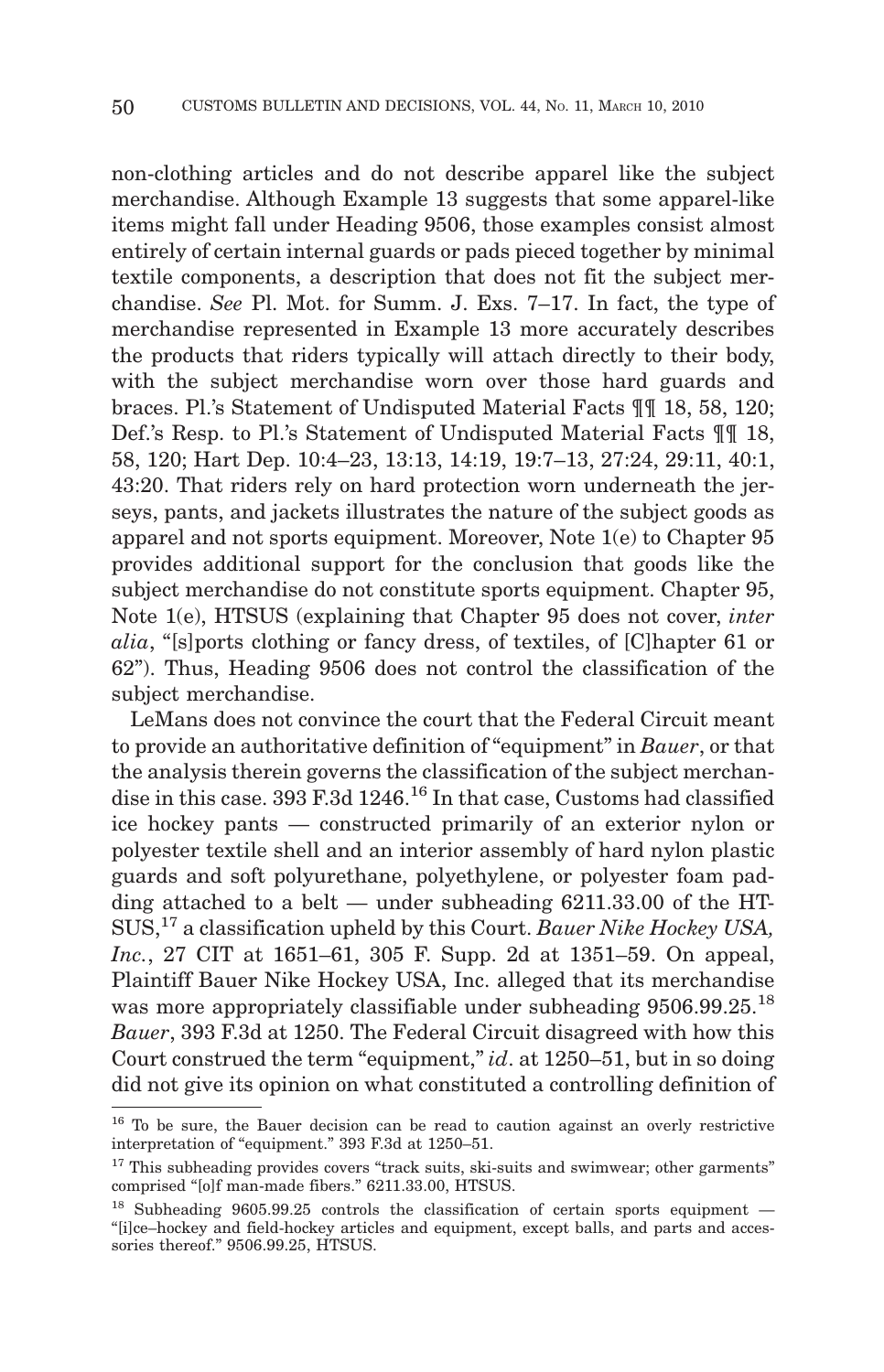that term. *See id*. The Federal Circuit explained that "equipment" defines "the equipping of a person or thing" and that "equip" means "to provide with what is necessary, useful or appropriate." *Id*. at 1251 (citing *Webster's Third New International Dictionary* 768 (1993)) (quotation marks omitted). The Federal Circuit noted that the definition for equipment "provides no support for the Court of International Trade's conclusion that an item must be necessary to be equipment because the definition uses the disjunctive, 'or,' in the definition of 'equip,' not the conjunctive, 'and.'" *Id*. Moreover, in finding that Chapter 95 covered the merchandise at issue in *Bauer*, the Federal Circuit reached its decision using GRI 3(a). *Id*. at 1252–53. In this case, the court bases its decision on GRI 1 and finds no need to resort to an analysis under GRI 3. Therefore, the court finds that *Bauer* does not control its analysis.

The Customs classification of certain gear after the Federal Circuit's decision in *Bauer* further demonstrates that the subject goods are distinct from those classifiable under Heading 9506. In 2005, Customs classified under Heading 9506 a shin-guard made of hard plastic with an ethylene-vinyl acetate foam backing permanently encased in a specially-fitted polyester sock, noting that the "hard protective guard is specially-fitted to the polyester sock in which it is encased and it is not removable." HQ 967738 (Sept. 21, 2005). However, later that year, Customs determined that knitted polyester and cotton shorts and pants with high-density foam padding designed for soccer goalkeepers did not constitute sports equipment under Heading 9506, but instead classified the soccer pants and shorts under Heading 6114, HTSUS. HQ 967957 (Dec. 9, 2005). Customs reasoned that while the articles contained various protective features, the padding appeared "in isolated areas where goalkeepers are most likely to make contact with the ground. The all padding is insubstantial, offering only some cushioning from the ground and protection against ground abrasions." *Id*. Similar to the soccer pants and shorts, the subject merchandise incorporates limited padding to isolated areas of the article, and they do not contain nor are predominantly comprised of hard plastic like the shin-guards in HQ 967738 or the ice hockey pants in *Bauer*. *See* Pl. Mot. for Summ. J. Exs. 7–17.

Finally, as previously noted, the terms of the relevant headings within Chapters 61 and 62 describe the subject merchandise. Because GRI 1 resolves this classification inquiry, the court need not consider any subsequent GRI. *See Mita Copystar Am*., 160 F.3d at 712.